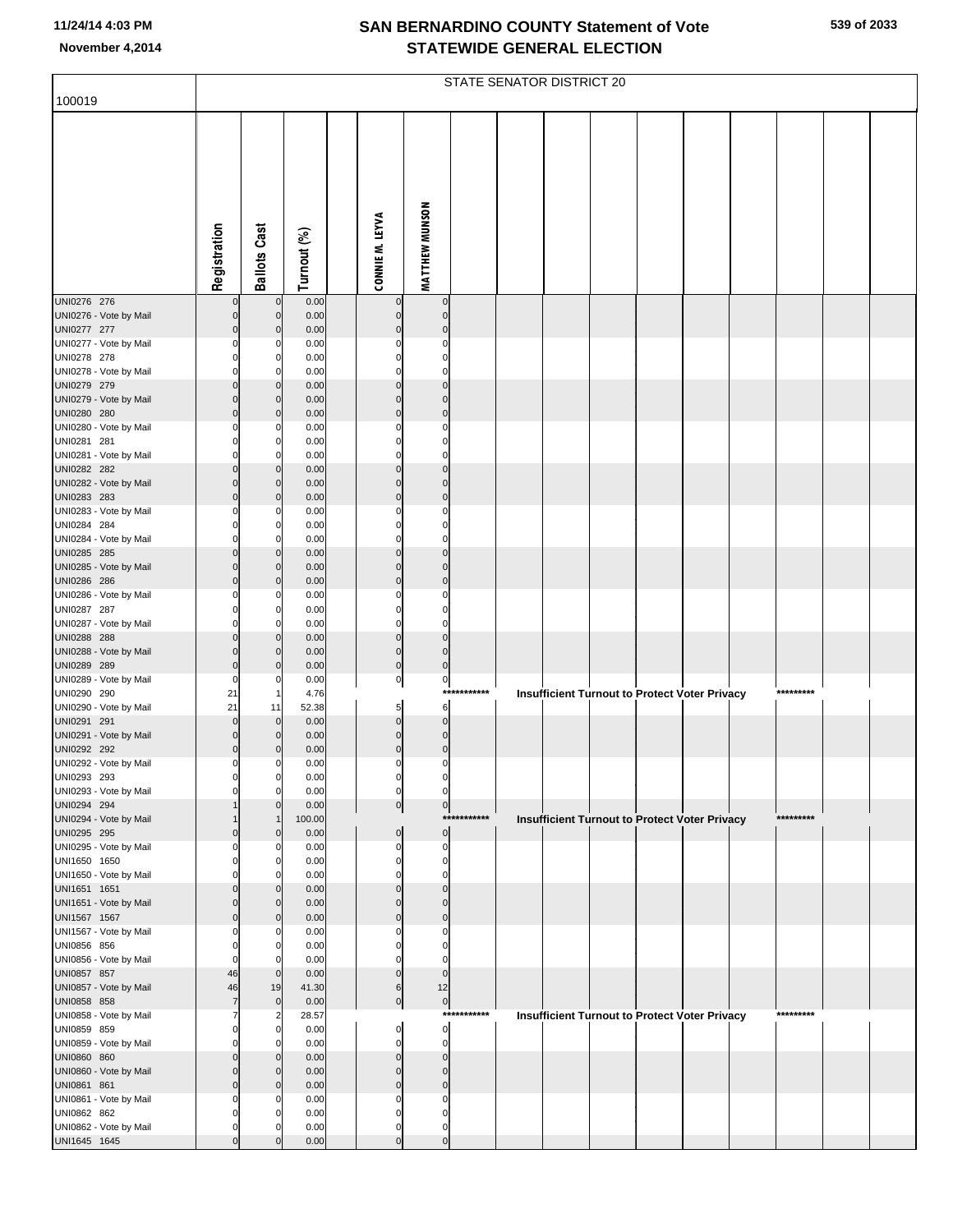| 100019                                 |                            |                                  |                |                          |                            |             | STATE SENATOR DISTRICT 20                            |  |  |           |  |
|----------------------------------------|----------------------------|----------------------------------|----------------|--------------------------|----------------------------|-------------|------------------------------------------------------|--|--|-----------|--|
|                                        |                            |                                  |                |                          |                            |             |                                                      |  |  |           |  |
|                                        |                            |                                  |                |                          |                            |             |                                                      |  |  |           |  |
|                                        |                            |                                  |                |                          |                            |             |                                                      |  |  |           |  |
|                                        |                            |                                  |                |                          |                            |             |                                                      |  |  |           |  |
|                                        |                            |                                  |                |                          |                            |             |                                                      |  |  |           |  |
|                                        |                            |                                  |                |                          |                            |             |                                                      |  |  |           |  |
|                                        |                            |                                  |                |                          |                            |             |                                                      |  |  |           |  |
|                                        |                            |                                  |                |                          |                            |             |                                                      |  |  |           |  |
|                                        | Registration               | <b>Ballots Cast</b>              | Turnout (%)    | CONNIE M. LEYVA          | <b>MATTHEW MUNSON</b>      |             |                                                      |  |  |           |  |
|                                        |                            |                                  |                |                          |                            |             |                                                      |  |  |           |  |
| UNI1645 - Vote by Mail                 | $\mathbf 0$                | $\mathbf{0}$                     | 0.00           |                          | $\mathbf 0$                |             |                                                      |  |  |           |  |
| UNI1646 1646<br>UNI1646 - Vote by Mail | $\Omega$<br>$\mathbf 0$    | $\overline{0}$<br>$\overline{0}$ | 0.00<br>0.00   | $\Omega$<br>$\Omega$     | $\mathbf{0}$<br>$\Omega$   |             |                                                      |  |  |           |  |
| UNI1647 1647                           | $\Omega$                   | 0                                | 0.00           | 0                        | $\Omega$                   |             |                                                      |  |  |           |  |
| UNI1647 - Vote by Mail                 | $\Omega$                   | $\mathbf{0}$<br>$\Omega$         | 0.00           | $\Omega$                 | $\Omega$<br>$\Omega$       |             |                                                      |  |  |           |  |
| UNI1648 1648<br>UNI1648 - Vote by Mail | $\Omega$<br>$\mathbf 0$    | $\overline{0}$                   | 0.00<br>0.00   | $\Omega$<br>$\Omega$     | $\Omega$                   |             |                                                      |  |  |           |  |
| SB00863 863                            | $\Omega$                   | $\overline{0}$                   | 0.00           | $\Omega$                 | $\Omega$                   |             |                                                      |  |  |           |  |
| SB00863 - Vote by Mail                 | $\mathbf 0$                | $\overline{0}$                   | 0.00           | $\Omega$<br>C            | $\mathbf{0}$<br>$\Omega$   |             |                                                      |  |  |           |  |
| UNI0864 864<br>UNI0864 - Vote by Mail  | 0<br>$\Omega$              | 0<br>0                           | 0.00<br>0.00   | $\Omega$                 | $\Omega$                   |             |                                                      |  |  |           |  |
| UNI0865 865                            |                            |                                  | 0.00           | $\Omega$                 | $\Omega$                   |             |                                                      |  |  |           |  |
| UNI0865 - Vote by Mail                 | $\Omega$<br>$\Omega$       | $\overline{0}$                   | 0.00           | $\mathbf 0$              | $\mathbf{0}$               |             |                                                      |  |  |           |  |
| UNI1649 1649<br>UNI1649 - Vote by Mail | $\Omega$                   | $\Omega$<br>$\overline{0}$       | 0.00<br>0.00   | $\mathbf 0$<br>$\pmb{0}$ | $\Omega$<br>$\mathbf 0$    |             |                                                      |  |  |           |  |
| RIA0866 866                            | 21                         | 3                                | 14.29          |                          |                            | *********** | <b>Insufficient Turnout to Protect Voter Privacy</b> |  |  | ********* |  |
| RIA0866 - Vote by Mail                 | 21                         | $\overline{2}$                   | 9.52           |                          |                            | *********** | Insufficient Turnout to Protect Voter Privacy        |  |  | ********* |  |
| UNI0867 867<br>UNI0867 - Vote by Mail  | 1199<br>1199               | 197<br>262                       | 16.43<br>21.85 | 115<br>138               | 77<br>114                  |             |                                                      |  |  |           |  |
| UNI0868 868                            | $\mathbf 0$                | $\mathbf{0}$                     | 0.00           | $\mathbf 0$              | $\mathbf 0$                |             |                                                      |  |  |           |  |
| UNI0868 - Vote by Mail                 | $\mathbf 0$                | $\overline{0}$                   | 0.00           | $\mathbf 0$              | $\mathbf{0}$               |             |                                                      |  |  |           |  |
| UNI0869 869<br>UNI0869 - Vote by Mail  | 59<br>59                   | $\mathbf 0$<br>17                | 0.00<br>28.81  | 0<br>9                   | 0<br>7                     |             |                                                      |  |  |           |  |
| UNI0870 870                            | $\mathbf 0$                | $\Omega$                         | 0.00           | $\Omega$                 | $\Omega$                   |             |                                                      |  |  |           |  |
| UNI0870 - Vote by Mail                 | $\mathbf 0$                | $\overline{0}$                   | 0.00           | $\Omega$                 | $\Omega$                   |             |                                                      |  |  |           |  |
| UNI0871 871<br>UNI0871 - Vote by Mail  | $\Omega$<br>$\mathbf 0$    | $\overline{0}$<br>$\overline{0}$ | 0.00<br>0.00   | $\Omega$<br>$\Omega$     | $\Omega$<br>$\mathbf{0}$   |             |                                                      |  |  |           |  |
| RIA0872 872                            | $\Omega$                   | 0                                | 0.00           | C                        | $\Omega$                   |             |                                                      |  |  |           |  |
| RIA0872 - Vote by Mail<br>SB60873 873  | $\mathbf 0$<br>$\Omega$    | $\mathbf{0}$<br>$\Omega$         | 0.00<br>0.00   | $\Omega$<br>$\Omega$     | $\Omega$<br>$\Omega$       |             |                                                      |  |  |           |  |
| SB60873 - Vote by Mail                 | $\mathbf 0$                | $\overline{0}$                   | 0.00           | $\Omega$                 | $\Omega$                   |             |                                                      |  |  |           |  |
| SB61654 1654                           | $\mathbf 0$                | $\Omega$                         | 0.00           | $\Omega$                 | $\Omega$                   |             |                                                      |  |  |           |  |
| SB61654 - Vote by Mail<br>UNI0874 874  | $\mathbf 0$<br>$\Omega$    | $\Omega$                         | 0.00<br>0.00   | $\Omega$<br>0            | $\mathbf{0}$<br>$\Omega$   |             |                                                      |  |  |           |  |
| UNI0874 - Vote by Mail                 | 0                          | $\mathbf{0}$                     | 0.00           |                          |                            |             |                                                      |  |  |           |  |
| UNI0875 875                            | 35                         | $\mathbf{0}$                     | 0.00           | $\Omega$                 | $\Omega$                   |             |                                                      |  |  |           |  |
| UNI0875 - Vote by Mail<br>UNI0876 876  | 35<br>86                   | 8<br>$\overline{0}$              | 22.86<br>0.00  | 3<br>$\mathbf 0$         | 5<br>$\mathbf{0}$          |             |                                                      |  |  |           |  |
| UNI0876 - Vote by Mail                 | 86                         | 28                               | 32.56          | 8                        | 20                         |             |                                                      |  |  |           |  |
| UNI0877 877                            | 810                        | 67                               | 8.27           | 37                       | 28                         |             |                                                      |  |  |           |  |
| UNI0877 - Vote by Mail<br>UNI0878 878  | 810<br>$\mathbf 0$         | 147<br>$\Omega$                  | 18.15<br>0.00  | 75<br>$\mathbf 0$        | 68<br>$\mathbf 0$          |             |                                                      |  |  |           |  |
| UNI0878 - Vote by Mail                 | $\mathbf 0$                | $\mathbf{0}$                     | 0.00           | $\mathbf 0$              | $\mathbf 0$                |             |                                                      |  |  |           |  |
| UNI0879 879                            | $\mathbf 0$                | $\overline{0}$                   | 0.00           | $\mathbf 0$              | $\mathbf{0}$               |             |                                                      |  |  |           |  |
| UNI0879 - Vote by Mail<br>UNI0880 880  | $\mathbf 0$<br>$\mathbf 0$ | $\overline{0}$<br>0              | 0.00<br>0.00   | $\mathbf 0$<br>0         | $\mathbf 0$<br>$\mathbf 0$ |             |                                                      |  |  |           |  |
| UNI0880 - Vote by Mail                 | $\mathbf 0$                | $\mathbf{0}$                     | 0.00           | $\mathbf 0$              | $\mathbf 0$                |             |                                                      |  |  |           |  |
| UNI1652 1652                           | 3                          | $\Omega$                         | 0.00           | $\pmb{0}$                | $\pmb{0}$                  | *********** |                                                      |  |  | ********* |  |
| UNI1652 - Vote by Mail<br>UNI1653 1653 | 3<br>$\Omega$              | $\overline{2}$<br>$\overline{0}$ | 66.67<br>0.00  | $\boldsymbol{0}$         | $\overline{0}$             |             | <b>Insufficient Turnout to Protect Voter Privacy</b> |  |  |           |  |
| UNI1653 - Vote by Mail                 | $\mathbf 0$                | $\overline{0}$                   | 0.00           | $\mathbf{0}$             | $\overline{0}$             |             |                                                      |  |  |           |  |
| FON0881 881<br>FON0881 - Vote by Mail  | 25<br>25                   | 3<br>6                           | 12.00<br>24.00 |                          | 6                          | *********** | <b>Insufficient Turnout to Protect Voter Privacy</b> |  |  | ********* |  |
| FON0882 882                            | 1287                       | 163                              | 12.67          | 0<br>74                  | 77                         |             |                                                      |  |  |           |  |
| FON0882 - Vote by Mail                 | 1287                       | 278                              | 21.60          | 125                      | 142                        |             |                                                      |  |  |           |  |
| FON0883 883<br>FON0883 - Vote by Mail  | 1691<br>1691               | 200<br>325                       | 11.83<br>19.22 | 99<br>166                | 95<br>146                  |             |                                                      |  |  |           |  |
| FON0884 884                            | 1164                       | 154                              | 13.23          | 72                       | 75                         |             |                                                      |  |  |           |  |
| FON0884 - Vote by Mail                 | 1164                       | 253                              | 21.74          | 110                      | 129                        |             |                                                      |  |  |           |  |
| FON0885 885<br>FON0885 - Vote by Mail  | 996<br>996                 | 95<br>166                        | 9.54<br>16.67  | 58<br>72                 | 32<br>90                   |             |                                                      |  |  |           |  |
|                                        |                            |                                  |                |                          |                            |             |                                                      |  |  |           |  |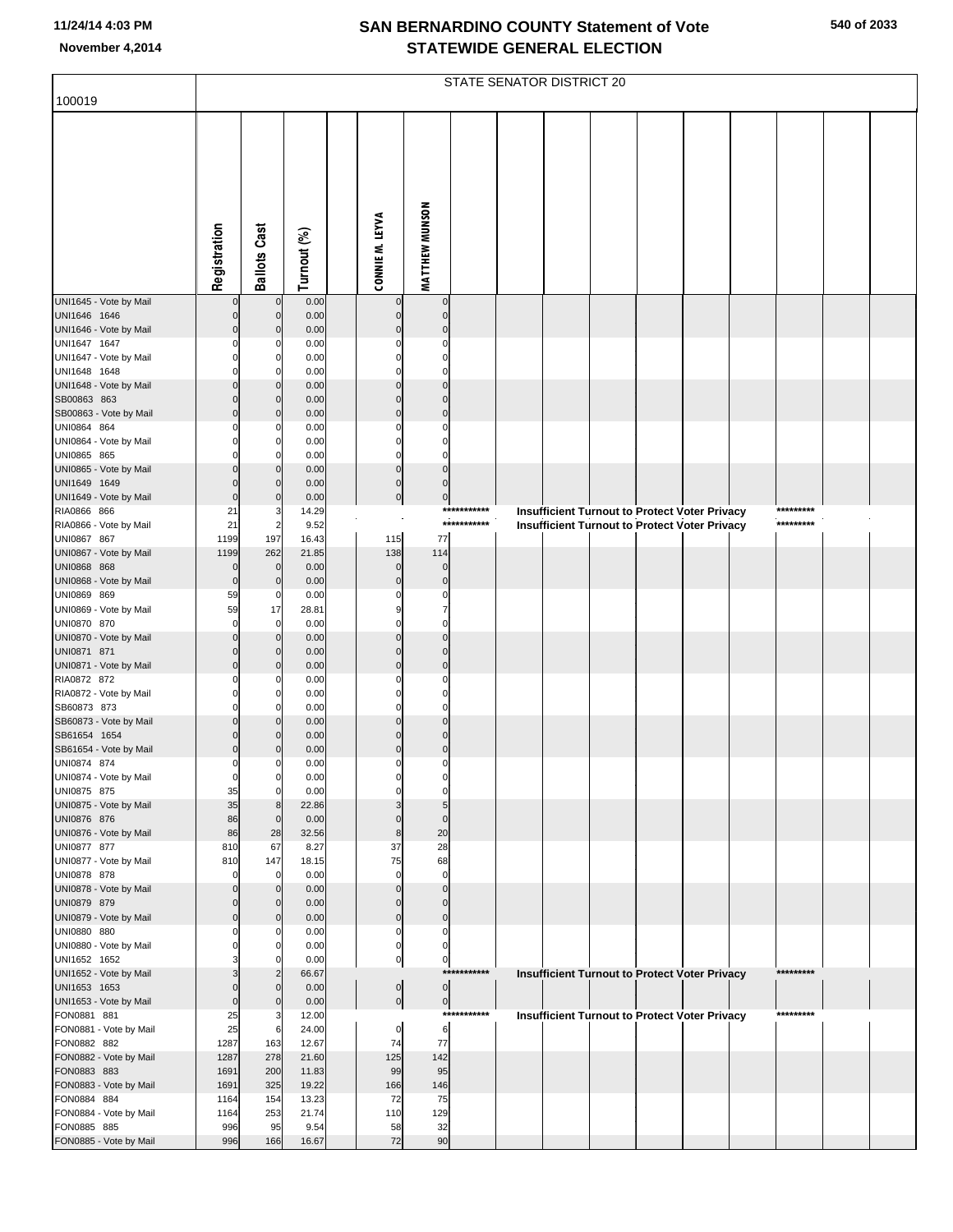| 541 of 2033 |  |
|-------------|--|
|-------------|--|

| 100019                                 |                      |                               |                |                      |                       |             | STATE SENATOR DISTRICT 20 |  |                                                                                                              |           |  |
|----------------------------------------|----------------------|-------------------------------|----------------|----------------------|-----------------------|-------------|---------------------------|--|--------------------------------------------------------------------------------------------------------------|-----------|--|
|                                        |                      |                               |                |                      |                       |             |                           |  |                                                                                                              |           |  |
|                                        |                      |                               |                | CONNIE M. LEYVA      | <b>MATTHEW MUNSON</b> |             |                           |  |                                                                                                              |           |  |
|                                        | Registration         | <b>Ballots Cast</b>           | Turnout (%)    |                      |                       |             |                           |  |                                                                                                              |           |  |
| FON0886 886                            | 938                  | 94                            | 10.02          | 55                   | 32                    |             |                           |  |                                                                                                              |           |  |
| FON0886 - Vote by Mail                 | 938                  | 196                           | 20.90          | 107                  | 84                    |             |                           |  |                                                                                                              |           |  |
| FON0887 887<br>FON0887 - Vote by Mail  | 64<br>64             | 15<br>6                       | 23.44<br>9.38  | 8                    | 6<br>5                |             |                           |  |                                                                                                              |           |  |
| FON0888 888                            | 350                  | 55                            | 15.71          | 29                   | 22                    |             |                           |  |                                                                                                              |           |  |
| FON0888 - Vote by Mail                 | 350                  | 57                            | 16.29          | 30<br>$\overline{7}$ | 23                    |             |                           |  |                                                                                                              |           |  |
| FON0889 889<br>FON0889 - Vote by Mail  | 109<br>109           | 10<br>26                      | 9.17<br>23.85  | 14                   | $\overline{2}$<br>11  |             |                           |  |                                                                                                              |           |  |
| FON0890 890                            | 1478                 | 140                           | 9.47           | 61                   | 72                    |             |                           |  |                                                                                                              |           |  |
| FON0890 - Vote by Mail                 | 1478                 | 269                           | 18.20          | 148                  | 108                   |             |                           |  |                                                                                                              |           |  |
| FON0891 891<br>FON0891 - Vote by Mail  | 1289<br>1289         | 109<br>197                    | 8.46<br>15.28  | 60<br>112            | 44<br>76              |             |                           |  |                                                                                                              |           |  |
| FON0892 892                            | 1383                 | 194                           | 14.03          | 119                  | 67                    |             |                           |  |                                                                                                              |           |  |
| FON0892 - Vote by Mail<br>CO50893 893  | 1383<br>1442         | 168<br>261                    | 12.15<br>18.10 | 85<br>125            | 75<br>115             |             |                           |  |                                                                                                              |           |  |
| CO50893 - Vote by Mail                 | 1442                 | 237                           | 16.44          | 139                  | 85                    |             |                           |  |                                                                                                              |           |  |
| CO50894 894                            | 1071                 | 104                           | 9.71           | 43                   | 53                    |             |                           |  |                                                                                                              |           |  |
| CO50894 - Vote by Mail<br>CO50895 895  | 1071<br>$\Omega$     | 205<br>$\mathbf 0$            | 19.14<br>0.00  | 111<br>$\mathbf{0}$  | 87<br>$\mathbf 0$     |             |                           |  |                                                                                                              |           |  |
| CO50895 - Vote by Mail                 | $\Omega$             | $\mathbf 0$                   | 0.00           | $\Omega$             | 0                     |             |                           |  |                                                                                                              |           |  |
| CO50896 896                            | $\Omega$             | $\mathbf 0$                   | 0.00           | $\Omega$             | $\mathbf 0$           |             |                           |  |                                                                                                              |           |  |
| CO50896 - Vote by Mail<br>CO50897 897  | 0<br>O               | C<br>0                        | 0.00<br>0.00   | 0<br>$\Omega$        | $\Omega$<br>$\Omega$  |             |                           |  |                                                                                                              |           |  |
| CO50897 - Vote by Mail                 | O                    | C                             | 0.00           | 0                    | $\Omega$              |             |                           |  |                                                                                                              |           |  |
| CO50898 898                            | $\Omega$<br>$\Omega$ | $\mathbf 0$<br>$\mathbf 0$    | 0.00           | $\Omega$<br>$\Omega$ | $\Omega$<br>$\Omega$  |             |                           |  |                                                                                                              |           |  |
| CO50898 - Vote by Mail<br>CO50899 899  | 10                   | $\mathbf 0$                   | 0.00<br>0.00   | $\mathbf 0$          | $\pmb{0}$             |             |                           |  |                                                                                                              |           |  |
| CO50899 - Vote by Mail                 | 10                   | 7                             | 70.00          | 5                    | 2                     |             |                           |  |                                                                                                              |           |  |
| CO50900 900<br>CO50900 - Vote by Mail  | 737<br>737           | 121<br>149                    | 16.42<br>20.22 | 70<br>49             | 44<br>96              |             |                           |  |                                                                                                              |           |  |
| CO50901 901                            | 632                  | 118                           | 18.67          | 48                   | 60                    |             |                           |  |                                                                                                              |           |  |
| CO50901 - Vote by Mail                 | 632                  | 136                           | 21.52          | 58                   | 74                    |             |                           |  |                                                                                                              |           |  |
| CO50902 902<br>CO50902 - Vote by Mail  | 4                    | $\mathbf 0$<br>2              | 0.00<br>50.00  | $\overline{0}$       | $\boldsymbol{0}$      | *********** |                           |  | <b>Insufficient Turnout to Protect Voter Privacy</b>                                                         | ********* |  |
| CO60903 903                            | 0                    | 0                             | 0.00           | $\mathsf{d}$         | ol                    |             |                           |  |                                                                                                              |           |  |
| CO60903 - Vote by Mail                 | 0                    | $\mathbf 0$                   | 0.00           | $\overline{0}$       | 0                     | *********** |                           |  |                                                                                                              | ********* |  |
| CO60904 904<br>CO60904 - Vote by Mail  | 13<br>13             | $\overline{4}$                | 7.69<br>30.77  |                      |                       | *********** |                           |  | <b>Insufficient Turnout to Protect Voter Privacy</b><br><b>Insufficient Turnout to Protect Voter Privacy</b> | ********* |  |
| CO60905 905                            | 597                  | 29                            | 4.86           | 17                   | 10                    |             |                           |  |                                                                                                              |           |  |
| CO60905 - Vote by Mail                 | 597<br>0             | 51                            | 8.54           | 34<br>0              | 17<br>0               |             |                           |  |                                                                                                              |           |  |
| CO61644 1644<br>CO61644 - Vote by Mail | 0                    | 0<br>$\mathbf 0$              | 0.00<br>0.00   | O                    | $\mathbf 0$           |             |                           |  |                                                                                                              |           |  |
| GRA0906 906                            | 359                  | 36                            | 10.03          | 17                   | 16                    |             |                           |  |                                                                                                              |           |  |
| GRA0906 - Vote by Mail<br>GRA0907 907  | 359<br>1619          | 70<br>269                     | 19.50<br>16.62 | 44<br>112            | 24<br>139             |             |                           |  |                                                                                                              |           |  |
| GRA0907 - Vote by Mail                 | 1619                 | 367                           | 22.67          | 152                  | 187                   |             |                           |  |                                                                                                              |           |  |
| GRA0908 908                            | 1533                 | 349                           | 22.77          | 138                  | 190                   |             |                           |  |                                                                                                              |           |  |
| GRA0908 - Vote by Mail<br>GRA0909 909  | 1533<br>1508         | 437<br>269                    | 28.51<br>17.84 | 168<br>118           | 242<br>132            |             |                           |  |                                                                                                              |           |  |
| GRA0909 - Vote by Mail                 | 1508                 | 308                           | 20.42          | 144                  | 147                   |             |                           |  |                                                                                                              |           |  |
| GRA0910 910                            | 1381                 | 269                           | 19.48          | 110                  | 136                   |             |                           |  |                                                                                                              |           |  |
| GRA0910 - Vote by Mail<br>GRA0911 911  | 1381<br>58           | 392<br>8                      | 28.39<br>13.79 | 169<br>1             | 198<br>7              |             |                           |  |                                                                                                              |           |  |
| GRA0911 - Vote by Mail                 | 58                   | 16                            | 27.59          | 6                    | 9                     |             |                           |  |                                                                                                              |           |  |
| GRA0912 912                            | 6<br>6               | $\overline{4}$<br>$\mathbf 0$ | 66.67          |                      | 0                     | *********** |                           |  | Insufficient Turnout to Protect Voter Privacy                                                                | ********* |  |
| GRA0912 - Vote by Mail<br>GRA0913 913  | 27                   | $\overline{2}$                | 0.00<br>7.41   | $\circ$              |                       | *********** |                           |  | Insufficient Turnout to Protect Voter Privacy                                                                | ********* |  |
| GRA0913 - Vote by Mail                 | 27                   | 12                            | 44.44          | 1                    | 11                    |             |                           |  |                                                                                                              |           |  |
| SB30914 914<br>SB30914 - Vote by Mail  | 843<br>843           | 91<br>175                     | 10.79<br>20.76 | 54<br>94             | 31<br>72              |             |                           |  |                                                                                                              |           |  |
| UNI0915 915                            | 126                  | $\overline{7}$                | 5.56           | $\mathbf 0$          | $\overline{7}$        |             |                           |  |                                                                                                              |           |  |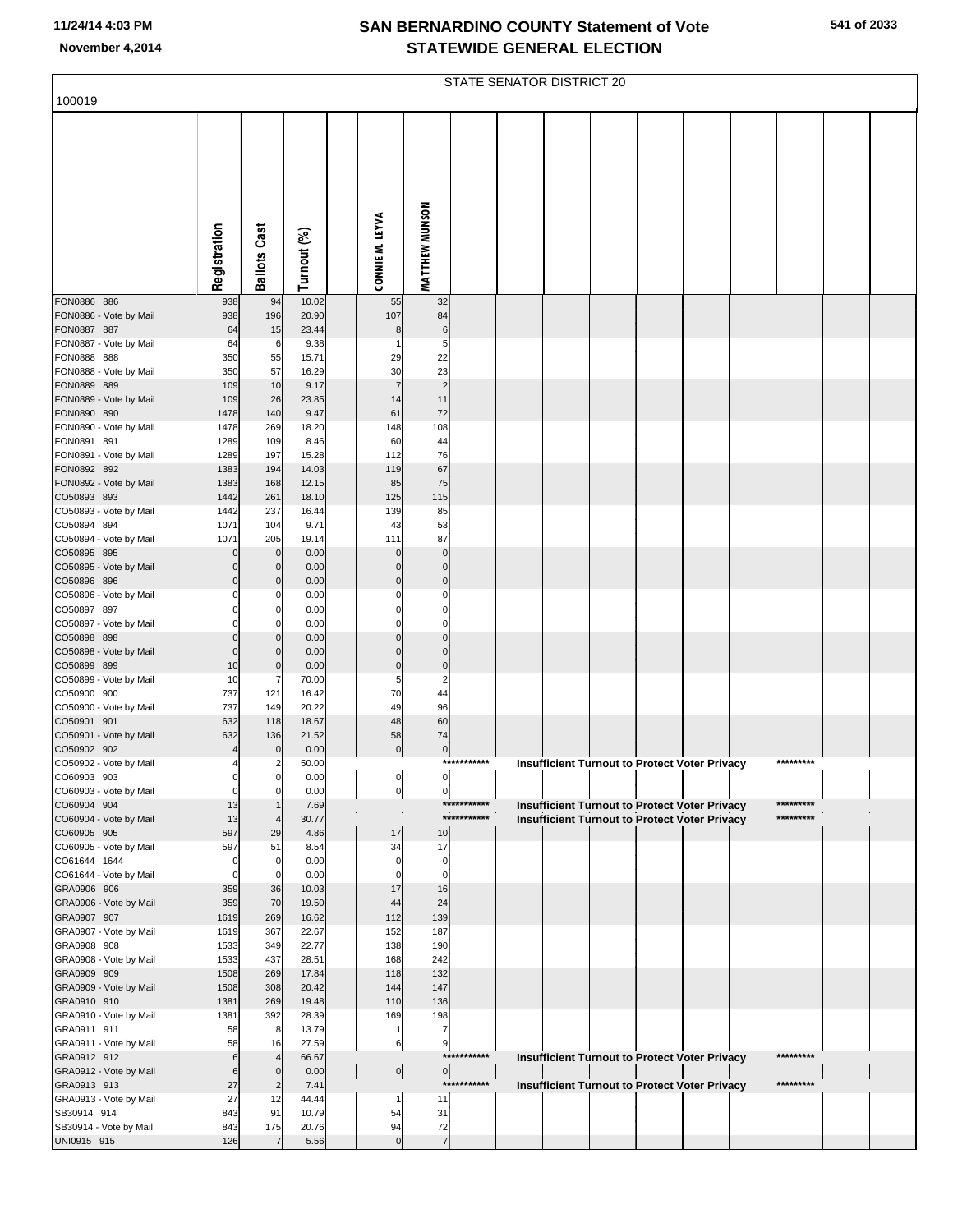|                                       |                  |                      |                |                 |                                              |                               | STATE SENATOR DISTRICT 20 |  |                                                      |                        |  |
|---------------------------------------|------------------|----------------------|----------------|-----------------|----------------------------------------------|-------------------------------|---------------------------|--|------------------------------------------------------|------------------------|--|
| 100019                                |                  |                      |                |                 |                                              |                               |                           |  |                                                      |                        |  |
|                                       | Registration     | <b>Ballots Cast</b>  | Turnout (%)    | CONNIE M. LEYVA | MATTHEW MUNSON                               |                               |                           |  |                                                      |                        |  |
| UNI0915 - Vote by Mail                | 126              | 49                   | 38.89          |                 | 32<br>10                                     |                               |                           |  |                                                      |                        |  |
| UNI0916 916                           | $\mathbf 0$      | $\mathbf 0$          | 0.00           |                 | $\mathbf 0$<br>$\mathbf 0$                   |                               |                           |  |                                                      |                        |  |
| UNI0916 - Vote by Mail                | $\mathbf 0$      | $\Omega$             | 0.00           |                 | $\Omega$<br>$\mathbf 0$                      |                               |                           |  |                                                      |                        |  |
| UNI0917 917<br>UNI0917 - Vote by Mail | 16<br>16         |                      | 0.00<br>25.00  |                 | $\mathbf 0$                                  | $\overline{0}$<br>*********** |                           |  |                                                      | *********              |  |
| UNI0918 918                           | 6                | $\Omega$             | 0.00           |                 | $\overline{0}$                               | $\overline{0}$                |                           |  | Insufficient Turnout to Protect Voter Privacy        |                        |  |
| UNI0918 - Vote by Mail                | 6                |                      | 50.00          |                 |                                              | ***********                   |                           |  | <b>Insufficient Turnout to Protect Voter Privacy</b> | *********              |  |
| UNI0919 919                           | $\Omega$         | $\Omega$             | 0.00           |                 | $\Omega$                                     | $\Omega$                      |                           |  |                                                      |                        |  |
| UNI0919 - Vote by Mail                | $\Omega$         | $\Omega$             | 0.00           |                 | $\Omega$                                     | $\overline{0}$                |                           |  |                                                      |                        |  |
| CO10920 920<br>CO10920 - Vote by Mail |                  | $\Omega$             | 0.00<br>0.00   |                 | $\mathbf 0$<br>$\mathbf 0$<br>$\mathbf 0$    | $\mathbf 0$                   |                           |  |                                                      |                        |  |
| CO10921 921                           |                  | $\Omega$             | 0.00           |                 | $\mathbf 0$                                  | $\overline{0}$                |                           |  |                                                      |                        |  |
| CO10921 - Vote by Mail                | 9                | $\overline{2}$       | 22.22          |                 |                                              | ***********                   |                           |  | Insufficient Turnout to Protect Voter Privacy        | *********              |  |
| CO10922 922                           | 671              | 98                   | 14.61          |                 | 13<br>75                                     |                               |                           |  |                                                      |                        |  |
| CO10922 - Vote by Mail<br>CO10923 923 | 671              | 105<br>$\Omega$      | 15.65<br>0.00  |                 | 70<br>32                                     |                               |                           |  |                                                      |                        |  |
| CO10923 - Vote by Mail                |                  | 2                    | 50.00          |                 | $\mathbf 0$                                  | $\overline{0}$<br>*********** |                           |  | Insufficient Turnout to Protect Voter Privacy        | *********              |  |
| CO10924 924                           |                  | $\Omega$             | 0.00           |                 | $\Omega$                                     | $\Omega$                      |                           |  |                                                      |                        |  |
| CO10924 - Vote by Mail                |                  |                      | 0.00           |                 | $\sqrt{ }$                                   | $\mathbf 0$                   |                           |  |                                                      |                        |  |
| CO10925 925                           |                  | $\Omega$             | 0.00           |                 | C                                            | $\mathbf 0$                   |                           |  |                                                      |                        |  |
| CO10925 - Vote by Mail<br>CO10926 926 |                  | $\Omega$<br>- 0      | 0.00<br>0.00   |                 | $\mathbf 0$<br>$\sqrt{ }$<br>$\Omega$        |                               |                           |  |                                                      |                        |  |
| CO10926 - Vote by Mail                | $\Omega$         | 0                    | 0.00           |                 | $\mathbf 0$                                  |                               |                           |  |                                                      |                        |  |
| CO20927 927                           | 1463             | 281                  | 19.21          |                 | 61<br>202                                    |                               |                           |  |                                                      |                        |  |
| CO20927 - Vote by Mail                | 1463             | 296                  | 20.23          |                 | 225<br>60                                    |                               |                           |  |                                                      |                        |  |
| CO20928 928<br>CO20928 - Vote by Mail | 1142<br>1142     | 156<br>182           | 13.66<br>15.94 |                 | 24<br>118<br>26<br>150                       |                               |                           |  |                                                      |                        |  |
| CO20929 929                           | 814              | 128                  | 15.72          |                 | 31<br>96                                     |                               |                           |  |                                                      |                        |  |
| CO20929 - Vote by Mail                | 814              | 100                  | 12.29          |                 | 65<br>31                                     |                               |                           |  |                                                      |                        |  |
| CO30930 930                           | 1565             | 185                  | 11.82          |                 | 42<br>135                                    |                               |                           |  |                                                      |                        |  |
| CO30930 - Vote by Mail<br>CO30931 931 | 1565             | 234<br>188           | 14.95<br>12.82 |                 | 40<br>186<br>30<br>150                       |                               |                           |  |                                                      |                        |  |
| CO30931 - Vote by Mail                | 1466<br>1466     | 177                  | 12.07          |                 | 51<br>118                                    |                               |                           |  |                                                      |                        |  |
| CO40932 932                           | 1027             | 122                  | 11.88          |                 | 93<br>23                                     |                               |                           |  |                                                      |                        |  |
| CO40932 - Vote by Mail                | 1027             | 165                  | 16.07          |                 | 128<br>29                                    |                               |                           |  |                                                      |                        |  |
| CO40933 933                           | 1015             | 195                  | 19.21          |                 | 51<br>135                                    |                               |                           |  |                                                      |                        |  |
| CO40933 - Vote by Mail<br>CO40934 934 | 1015<br>1100     | 158<br>181           | 15.57<br>16.45 |                 | 104<br>46<br>147<br>24                       |                               |                           |  |                                                      |                        |  |
| CO40934 - Vote by Mail                | 1100             | 146                  | 13.27          |                 | 125<br>16                                    |                               |                           |  |                                                      |                        |  |
| CO50935 935                           | $\mathbf 0$      | 0                    | 0.00           |                 | $\mathbf 0$<br>$\mathsf{C}$                  |                               |                           |  |                                                      |                        |  |
| CO50935 - Vote by Mail                | $\mathbf 0$      | $\mathbf 0$          | 0.00           |                 | $\mathbf 0$<br>$\mathcal{C}$                 |                               |                           |  |                                                      |                        |  |
| CO60936 936<br>CO60936 - Vote by Mail | 955<br>955       | 127<br>195           | 13.30<br>20.42 |                 | 73<br>43<br>86<br>99                         |                               |                           |  |                                                      |                        |  |
| CO60937 937                           | $\mathbf 0$      | $\mathbf 0$          | 0.00           |                 | $\mathbf 0$<br>$\mathbf 0$                   |                               |                           |  |                                                      |                        |  |
| CO60937 - Vote by Mail                | $\mathbf{0}$     | $\mathbf 0$          | 0.00           |                 | $\mathbf 0$<br>$\mathbf 0$                   |                               |                           |  |                                                      |                        |  |
| CO60938 938                           | 1367             | 127                  | 9.29           |                 | 72<br>51                                     |                               |                           |  |                                                      |                        |  |
| CO60938 - Vote by Mail<br>CO60939 939 | 1367<br>81       | 149<br>8             | 10.90<br>9.88  |                 | 89<br>53<br>$\overline{7}$<br>$\epsilon$     |                               |                           |  |                                                      |                        |  |
| CO60939 - Vote by Mail                | 81               | 9                    | 11.11          |                 | $\overline{4}$                               |                               |                           |  |                                                      |                        |  |
| SB30940 940                           | $\mathbf 0$      | $\Omega$             | 0.00           |                 | C                                            | $\mathbf 0$                   |                           |  |                                                      |                        |  |
| SB30940 - Vote by Mail                | $\mathbf 0$      | $\Omega$             | 0.00           |                 | $\pmb{0}$                                    | $\overline{0}$                |                           |  |                                                      |                        |  |
| SB30941 941                           | 6                |                      | 16.67          |                 |                                              | ************<br>***********   |                           |  | Insufficient Turnout to Protect Voter Privacy        | *********<br>********* |  |
| SB30941 - Vote by Mail<br>SB30942 942 | 6                |                      | 50.00<br>0.00  |                 | $\Omega$                                     | $\mathbf 0$                   |                           |  | Insufficient Turnout to Protect Voter Privacy        |                        |  |
| SB30942 - Vote by Mail                | $\overline{7}$   | $\Omega$             | 0.00           |                 | $\mathbf 0$                                  | $\Omega$                      |                           |  |                                                      |                        |  |
| SB30943 943                           | 361              | 31                   | 8.59           |                 | 16<br>12                                     |                               |                           |  |                                                      |                        |  |
| SB30943 - Vote by Mail                | 361              | 49                   | 13.57          |                 | 27<br>18                                     |                               |                           |  |                                                      |                        |  |
| SB30944 944                           | 0<br>$\mathbf 0$ | $\Omega$<br>$\Omega$ | 0.00<br>0.00   |                 | $\mathbf 0$<br>$\mathsf{C}$<br>$\Omega$<br>C |                               |                           |  |                                                      |                        |  |
| SB30944 - Vote by Mail<br>SB30945 945 | 6                |                      | 0.00           |                 | C<br>$\Omega$                                |                               |                           |  |                                                      |                        |  |
| SB30945 - Vote by Mail                | 6                |                      | 0.00           |                 | $\mathcal{C}$                                | $\pmb{0}$                     |                           |  |                                                      |                        |  |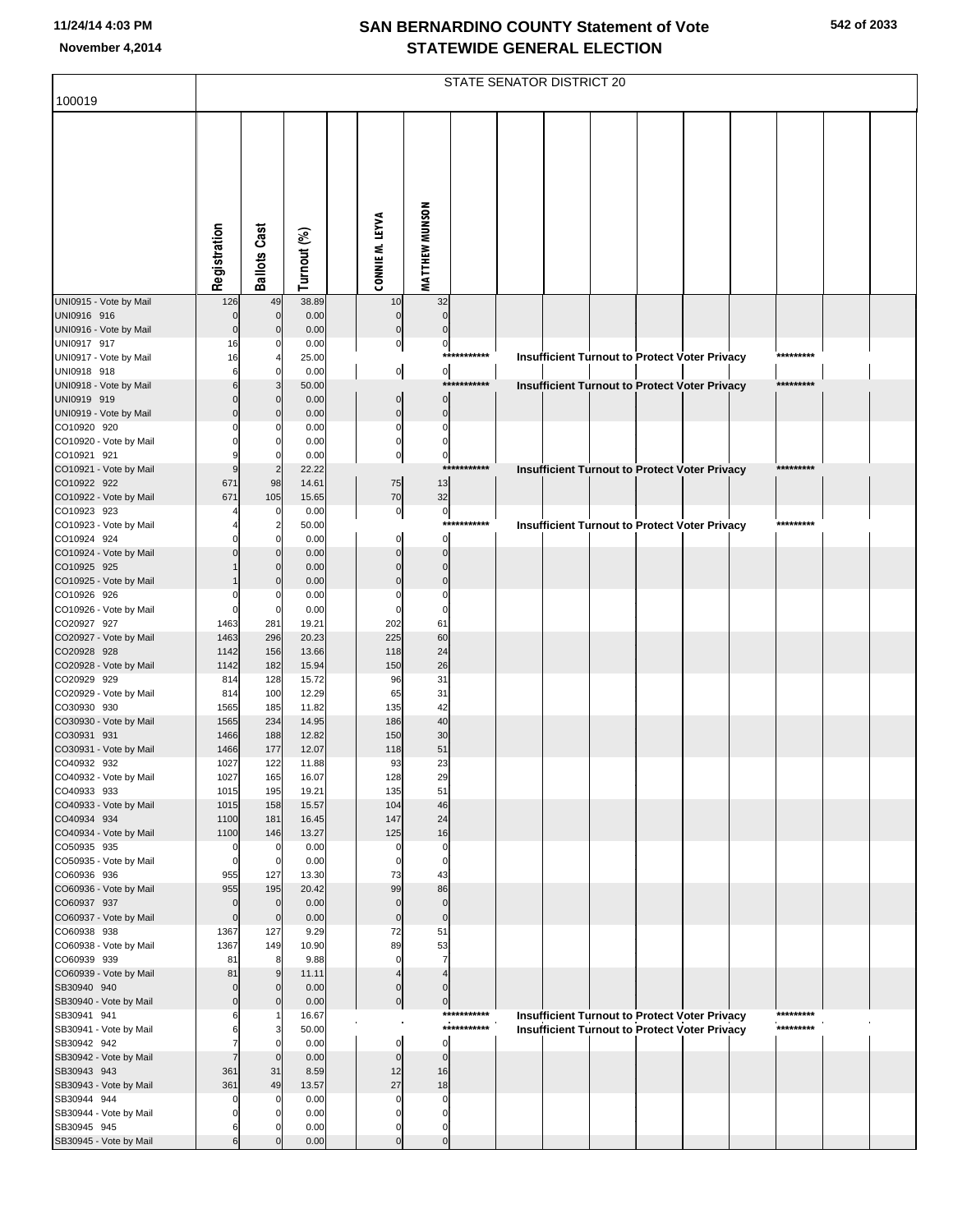|  | 543 of 2033 |
|--|-------------|
|  |             |

|                                        |                         |                                  |                |                            |                            |             | STATE SENATOR DISTRICT 20 |  |                                               |  |           |  |
|----------------------------------------|-------------------------|----------------------------------|----------------|----------------------------|----------------------------|-------------|---------------------------|--|-----------------------------------------------|--|-----------|--|
| 100019                                 |                         |                                  |                |                            |                            |             |                           |  |                                               |  |           |  |
|                                        | Registration            | <b>Ballots Cast</b>              | Turnout (%)    | CONNIE M. LEYVA            | MATTHEW MUNSON             |             |                           |  |                                               |  |           |  |
| SB30946 946                            |                         | $\mathbf 0$                      | 0.00           | $\overline{0}$             | $\pmb{0}$                  |             |                           |  |                                               |  |           |  |
| SB30946 - Vote by Mail<br>SB30947 947  | 5                       | $\overline{0}$<br>$\overline{0}$ | 0.00<br>0.00   | $\pmb{0}$<br>$\mathbf 0$   | $\mathbf 0$<br>$\pmb{0}$   |             |                           |  |                                               |  |           |  |
| SB30947 - Vote by Mail                 | 5                       |                                  | 20.00          |                            |                            | *********** |                           |  | Insufficient Turnout to Protect Voter Privacy |  | ********* |  |
| SB31655 1655                           | $\Omega$                | 0                                | 0.00           | $\mathbf 0$                | $\mathbf 0$                |             |                           |  |                                               |  |           |  |
| SB31655 - Vote by Mail                 |                         | O                                | 0.00           | $\Omega$                   | $\mathbf 0$                |             |                           |  |                                               |  |           |  |
| SB31656 1656<br>SB31656 - Vote by Mail | $\Omega$<br>$\mathbf 0$ | 0<br>$\mathbf{0}$                | 0.00<br>0.00   | $\mathbf 0$<br>$\mathbf 0$ | $\mathbf 0$<br>$\mathbf 0$ |             |                           |  |                                               |  |           |  |
| UNI0948 948                            | 920                     | 99                               | 10.76          | 63                         | 33                         |             |                           |  |                                               |  |           |  |
| UNI0948 - Vote by Mail                 | 920                     | 155                              | 16.85          | 112                        | 35                         |             |                           |  |                                               |  |           |  |
| UNI0949 949                            |                         | $\mathbf 0$                      | 0.00           | $\Omega$                   | $\mathbf 0$                |             |                           |  |                                               |  |           |  |
| UNI0949 - Vote by Mail                 |                         | $\Omega$                         | 0.00           |                            | $\Omega$                   |             |                           |  |                                               |  |           |  |
| UNI0950 950<br>UNI0950 - Vote by Mail  |                         | 0<br>0                           | 0.00<br>0.00   | $\Omega$<br>$\Omega$       | $\Omega$<br>$\Omega$       |             |                           |  |                                               |  |           |  |
| UNI0951 951                            | $\Omega$                | 0                                | 0.00           | $\Omega$                   | $\Omega$                   |             |                           |  |                                               |  |           |  |
| UNI0951 - Vote by Mail                 |                         | O                                | 0.00           | C                          | $\mathsf{C}$               |             |                           |  |                                               |  |           |  |
| FON0952 952                            |                         | 0                                | 0.00           | $\Omega$                   | $\Omega$                   |             |                           |  |                                               |  |           |  |
| FON0952 - Vote by Mail                 |                         | $\Omega$                         | 0.00           | $\Omega$                   | $\Omega$                   |             |                           |  |                                               |  |           |  |
| RIA0953 953<br>RIA0953 - Vote by Mail  | 1298<br>1298            | 85<br>148                        | 6.55<br>11.40  | 65<br>100                  | 17<br>42                   |             |                           |  |                                               |  |           |  |
| RIA0954 954                            | $\mathbf 0$             | $\Omega$                         | 0.00           | $\bf 0$                    | $\pmb{0}$                  |             |                           |  |                                               |  |           |  |
| RIA0954 - Vote by Mail                 | 0                       | 0                                | 0.00           | $\mathbf 0$                | $\mathbf 0$                |             |                           |  |                                               |  |           |  |
| CO10955 955                            | 558                     | 43                               | 7.71           | 35                         | $\overline{7}$             |             |                           |  |                                               |  |           |  |
| CO10955 - Vote by Mail                 | 558                     | 62                               | 11.11          | 48                         | 10                         |             |                           |  |                                               |  |           |  |
| CO10956 956<br>CO10956 - Vote by Mail  | 1389<br>1389            | 119<br>190                       | 8.57<br>13.68  | 88<br>139                  | 27<br>44                   |             |                           |  |                                               |  |           |  |
| CO10957 957                            | 834                     | 89                               | 10.67          | 64                         | 21                         |             |                           |  |                                               |  |           |  |
| CO10957 - Vote by Mail                 | 834                     | 133                              | 15.95          | 91                         | 37                         |             |                           |  |                                               |  |           |  |
| CO10958 958                            |                         | $\mathbf 0$                      | 0.00           | $\mathbf 0$                | $\mathbf 0$                |             |                           |  |                                               |  |           |  |
| CO10958 - Vote by Mail                 | $\Omega$                | $\Omega$                         | 0.00           | $\mathbf 0$<br>$\mathbf 0$ | $\Omega$<br>$\Omega$       |             |                           |  |                                               |  |           |  |
| CO20959 959<br>CO20959 - Vote by Mail  | 78<br>78                | $\overline{0}$<br>14             | 0.00<br>17.95  | 10                         |                            |             |                           |  |                                               |  |           |  |
| FON0960 960                            |                         | $\Omega$                         | 0.00           | $\pmb{0}$                  | $\mathbf 0$                |             |                           |  |                                               |  |           |  |
| FON0960 - Vote by Mail                 |                         |                                  | 25.00          |                            |                            | *********** |                           |  | Insufficient Turnout to Protect Voter Privacy |  | ********* |  |
| RIA0961 961                            | 1702                    | 238                              | 13.98          | 134                        | 95                         |             |                           |  |                                               |  |           |  |
| RIA0961 - Vote by Mail                 | 1702<br>1444            | 334<br>193                       | 19.62          | 192<br>103                 | 129<br>80                  |             |                           |  |                                               |  |           |  |
| RIA0962 962<br>RIA0962 - Vote by Mail  | 1444                    | 243                              | 13.37<br>16.83 | 151                        | 82                         |             |                           |  |                                               |  |           |  |
| RIA0963 963                            | 1576                    | 188                              | 11.93          | 124                        | 57                         |             |                           |  |                                               |  |           |  |
| RIA0963 - Vote by Mail                 | 1576                    | 256                              | 16.24          | 150                        | 93                         |             |                           |  |                                               |  |           |  |
| RIA0964 964                            | 1659                    | 198                              | 11.93          | 131                        | 55<br>97                   |             |                           |  |                                               |  |           |  |
| RIA0964 - Vote by Mail<br>RIA0965 965  | 1659<br>1550            | 363<br>189                       | 21.88<br>12.19 | 255<br>129                 | 50                         |             |                           |  |                                               |  |           |  |
| RIA0965 - Vote by Mail                 | 1550                    | 260                              | 16.77          | 157                        | 87                         |             |                           |  |                                               |  |           |  |
| RIA0966 966                            | 650                     | 88                               | 13.54          | 69                         | 16                         |             |                           |  |                                               |  |           |  |
| RIA0966 - Vote by Mail                 | 650                     | 138                              | 21.23          | 89                         | 44                         |             |                           |  |                                               |  |           |  |
| RIA0967 967<br>RIA0967 - Vote by Mail  | 1675<br>1675            | 221<br>331                       | 13.19<br>19.76 | 168<br>236                 | 47<br>85                   |             |                           |  |                                               |  |           |  |
| RIA0968 968                            | 1545                    | 154                              | 9.97           | 99                         | 37                         |             |                           |  |                                               |  |           |  |
| RIA0968 - Vote by Mail                 | 1545                    | 223                              | 14.43          | 152                        | 57                         |             |                           |  |                                               |  |           |  |
| RIA0969 969                            | 1432                    | 157                              | 10.96          | 109                        | 44                         |             |                           |  |                                               |  |           |  |
| RIA0969 - Vote by Mail                 | 1432                    | 215                              | 15.01          | 141                        | 69                         |             |                           |  |                                               |  |           |  |
| RIA0970 970<br>RIA0970 - Vote by Mail  | 1507<br>1507            | 187<br>330                       | 12.41<br>21.90 | 124<br>218                 | 52<br>95                   |             |                           |  |                                               |  |           |  |
| RIA0971 971                            | 1480                    | 186                              | 12.57          | 125                        | 52                         |             |                           |  |                                               |  |           |  |
| RIA0971 - Vote by Mail                 | 1480                    | 182                              | 12.30          | 122                        | 55                         |             |                           |  |                                               |  |           |  |
| RIA0972 972                            | 1527                    | 167                              | 10.94          | 117                        | 46                         |             |                           |  |                                               |  |           |  |
| RIA0972 - Vote by Mail                 | 1527                    | 249                              | 16.31          | 191                        | 55                         |             |                           |  |                                               |  |           |  |
| RIA0973 973<br>RIA0973 - Vote by Mail  | 1403<br>1403            | 124<br>228                       | 8.84<br>16.25  | 86<br>167                  | 32<br>51                   |             |                           |  |                                               |  |           |  |
| RIA0974 974                            | 1610                    | 157                              | 9.75           | 118                        | 31                         |             |                           |  |                                               |  |           |  |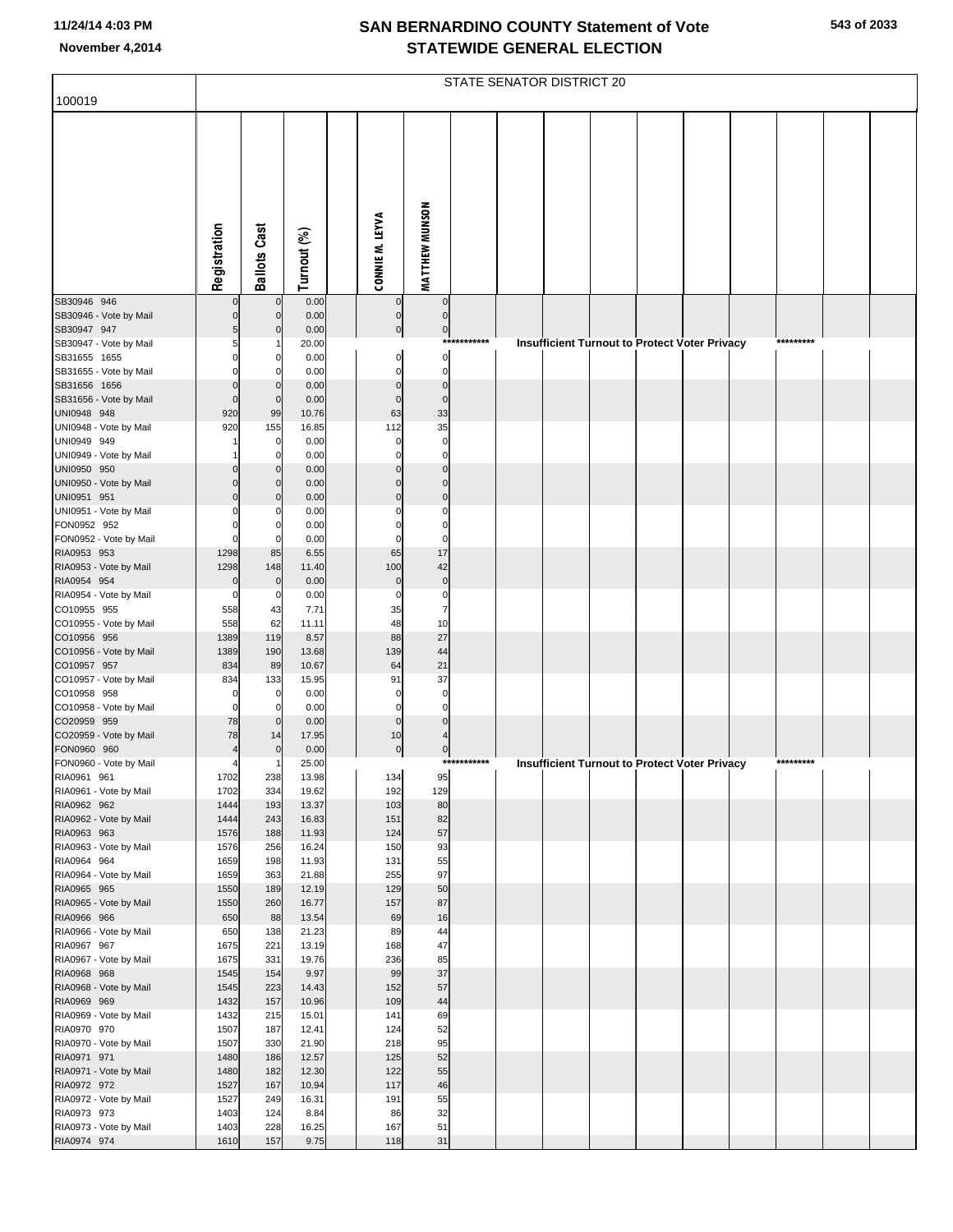|                                        |                     |                     |                |                            |                         |             | STATE SENATOR DISTRICT 20 |  |                                                      |           |  |
|----------------------------------------|---------------------|---------------------|----------------|----------------------------|-------------------------|-------------|---------------------------|--|------------------------------------------------------|-----------|--|
| 100019                                 |                     |                     |                |                            |                         |             |                           |  |                                                      |           |  |
|                                        | Registration        | <b>Ballots Cast</b> | Turnout (%)    | CONNIE M. LEYVA            | <b>MATTHEW MUNSON</b>   |             |                           |  |                                                      |           |  |
| RIA0974 - Vote by Mail                 | 1610                | 207                 | 12.86          | 158                        | 45                      |             |                           |  |                                                      |           |  |
| RIA0975 975                            | 1410                | 183                 | 12.98          | 115                        | 58                      |             |                           |  |                                                      |           |  |
| RIA0975 - Vote by Mail                 | 1410                | 211                 | 14.96          | 140                        | 67                      |             |                           |  |                                                      |           |  |
| RIA0976 976                            | 1477<br>1477        | 161                 | 10.90<br>16.25 | 106<br>157                 | 46<br>74                |             |                           |  |                                                      |           |  |
| RIA0976 - Vote by Mail<br>RIA0977 977  | 230                 | 240<br>20           | 8.70           | 13                         | $\overline{7}$          |             |                           |  |                                                      |           |  |
| RIA0977 - Vote by Mail                 | 230                 | 25                  | 10.87          | 21                         | $\overline{2}$          |             |                           |  |                                                      |           |  |
| RIA0978 978                            |                     | $\mathbf 0$         | 0.00           | $\overline{0}$             | $\overline{0}$          |             |                           |  |                                                      |           |  |
| RIA0978 - Vote by Mail                 | $\overline{c}$      | $\overline{2}$      | 100.00         |                            |                         | *********** |                           |  | <b>Insufficient Turnout to Protect Voter Privacy</b> | ********* |  |
| RIA0979 979                            | O<br>$\Omega$       |                     | 0.00<br>0.00   | 0<br>$\mathbf 0$           | 0<br>$\mathbf 0$        |             |                           |  |                                                      |           |  |
| RIA0979 - Vote by Mail<br>RIA0980 980  |                     |                     | 0.00           | 0                          | 0                       |             |                           |  |                                                      |           |  |
| RIA0980 - Vote by Mail                 | $\Omega$            |                     | 0.00           | $\mathbf 0$                | $\mathbf 0$             |             |                           |  |                                                      |           |  |
| SB13008 3008                           | $\Omega$            |                     | 0.00           | $\Omega$                   | $\mathbf 0$             |             |                           |  |                                                      |           |  |
| SB13008 - Vote by Mail                 | $\mathbf 0$         | $\Omega$            | 0.00           | $\bf 0$                    | $\pmb{0}$               |             |                           |  |                                                      |           |  |
| SB30981 981<br>SB30981 - Vote by Mail  | 1522<br>1522        | 115<br>190          | 7.56<br>12.48  | 78<br>123                  | 30<br>60                |             |                           |  |                                                      |           |  |
| SB30982 982                            | 1012                | 72                  | 7.11           | 58                         | 13                      |             |                           |  |                                                      |           |  |
| SB30982 - Vote by Mail                 | 1012                | 116                 | 11.46          | 80                         | 27                      |             |                           |  |                                                      |           |  |
| SB30983 983                            | 575                 | 72                  | 12.52          | 59                         | 12                      |             |                           |  |                                                      |           |  |
| SB30983 - Vote by Mail                 | 575                 | 79                  | 13.74          | 57                         | 20                      |             |                           |  |                                                      |           |  |
| SB30984 984<br>SB30984 - Vote by Mail  | 453<br>453          | 39<br>42            | 8.61<br>9.27   | 30<br>33                   | 9<br>6                  |             |                           |  |                                                      |           |  |
| SB30985 985                            | 489                 | 50                  | 10.22          | 34                         | 12                      |             |                           |  |                                                      |           |  |
| SB30985 - Vote by Mail                 | 489                 | 71                  | 14.52          | 50                         | 21                      |             |                           |  |                                                      |           |  |
| SB33009 3009                           | 127                 | 17                  | 13.39          | 15                         | $\overline{2}$          |             |                           |  |                                                      |           |  |
| SB33009 - Vote by Mail<br>SB60986 986  | 127                 | 23                  | 18.11          | 15                         | 8<br>$\mathbf 0$        |             |                           |  |                                                      |           |  |
| SB60986 - Vote by Mail                 | 0<br>$\mathbf 0$    | 0<br>$\mathbf 0$    | 0.00<br>0.00   | $\mathbf 0$<br>$\mathbf 0$ | $\mathbf 0$             |             |                           |  |                                                      |           |  |
| SB60987 987                            | 1496                | 163                 | 10.90          | 130                        | 31                      |             |                           |  |                                                      |           |  |
| SB60987 - Vote by Mail                 | 1496                | 222                 | 14.84          | 189                        | 25                      |             |                           |  |                                                      |           |  |
| SB60988 988                            | 1391                | 120                 | 8.63           | 78                         | 32                      |             |                           |  |                                                      |           |  |
| SB60988 - Vote by Mail<br>SB60989 989  | 1391<br>$\mathbf 0$ | 208<br>0            | 14.95<br>0.00  | 141<br>$\mathbf 0$         | 60<br>$\pmb{0}$         |             |                           |  |                                                      |           |  |
| SB60989 - Vote by Mail                 |                     | 0                   | 0.00           |                            |                         |             |                           |  |                                                      |           |  |
| UNI0990 990                            | $\Omega$            | 0                   | 0.00           | 0                          | 0                       |             |                           |  |                                                      |           |  |
| UNI0990 - Vote by Mail                 |                     |                     | 0.00           |                            | $\Omega$                |             |                           |  |                                                      |           |  |
| UNI0991 991<br>UNI0991 - Vote by Mail  | $\mathbf 0$         | $\mathbf 0$         | 0.00<br>0.00   | $\Omega$<br>$\mathbf 0$    | $\Omega$<br>$\mathbf 0$ |             |                           |  |                                                      |           |  |
| UNI0992 992                            | 431                 | 45                  | 10.44          | 29                         | 15                      |             |                           |  |                                                      |           |  |
| UNI0992 - Vote by Mail                 | 431                 | 57                  | 13.23          | 33                         | 22                      |             |                           |  |                                                      |           |  |
| UNI0993 993                            | 142                 | 6                   | 4.23           | 5                          | $\mathbf{1}$            |             |                           |  |                                                      |           |  |
| UNI0993 - Vote by Mail                 | 142                 | 31                  | 21.83          | 14                         | 11                      | *********** |                           |  |                                                      | ********* |  |
| UNI0994 994<br>UNI0994 - Vote by Mail  | 158<br>158          | 3<br>52             | 1.90<br>32.91  | $33\,$                     | 19                      |             |                           |  | Insufficient Turnout to Protect Voter Privacy        |           |  |
| UNI0995 995                            | 11                  |                     | 9.09           |                            |                         | *********** |                           |  | <b>Insufficient Turnout to Protect Voter Privacy</b> | ********* |  |
| UNI0995 - Vote by Mail                 | 11                  |                     | 36.36          |                            |                         | *********** |                           |  | <b>Insufficient Turnout to Protect Voter Privacy</b> | ********* |  |
| UNI0996 996                            | З                   |                     | 66.67          |                            |                         | *********** |                           |  | <b>Insufficient Turnout to Protect Voter Privacy</b> | ********* |  |
| UNI0996 - Vote by Mail<br>UNI0997 997  |                     |                     | 66.67          | $\mathbf 0$                | $\mathbf 0$             | *********** |                           |  | <b>Insufficient Turnout to Protect Voter Privacy</b> | ********* |  |
| UNI0997 - Vote by Mail                 | $\Omega$            |                     | 0.00<br>0.00   | $\pmb{0}$                  | $\pmb{0}$               |             |                           |  |                                                      |           |  |
| CO20998 998                            |                     |                     | 0.00           | $\boldsymbol{0}$           | $\mathbf 0$             |             |                           |  |                                                      |           |  |
| CO20998 - Vote by Mail                 |                     |                     | 0.00           | $\overline{0}$             | $\overline{0}$          |             |                           |  |                                                      |           |  |
| CO30999 999                            |                     |                     | 33.33          |                            | ***                     | *******     |                           |  | <b>Insufficient Turnout to Protect Voter Privacy</b> | ********* |  |
| CO30999 - Vote by Mail<br>CO31000 1000 |                     |                     | 0.00<br>0.00   | $\Omega$<br>$\Omega$       | $\Omega$<br>$\Omega$    |             |                           |  |                                                      |           |  |
| CO31000 - Vote by Mail                 |                     |                     | 0.00           | $\Omega$                   | $\Omega$                |             |                           |  |                                                      |           |  |
| CO61001 1001                           |                     |                     | 0.00           | $\Omega$                   | $\Omega$                |             |                           |  |                                                      |           |  |
| CO61001 - Vote by Mail                 | $\Omega$            |                     | 0.00           | $\Omega$                   | $\Omega$                |             |                           |  |                                                      |           |  |
| SB11002 1002                           | 1288                | 74                  | 5.75           | 47                         | 19                      |             |                           |  |                                                      |           |  |
| SB11002 - Vote by Mail                 | 1288                | 219                 | 17.00          | 160                        | 52                      |             |                           |  |                                                      |           |  |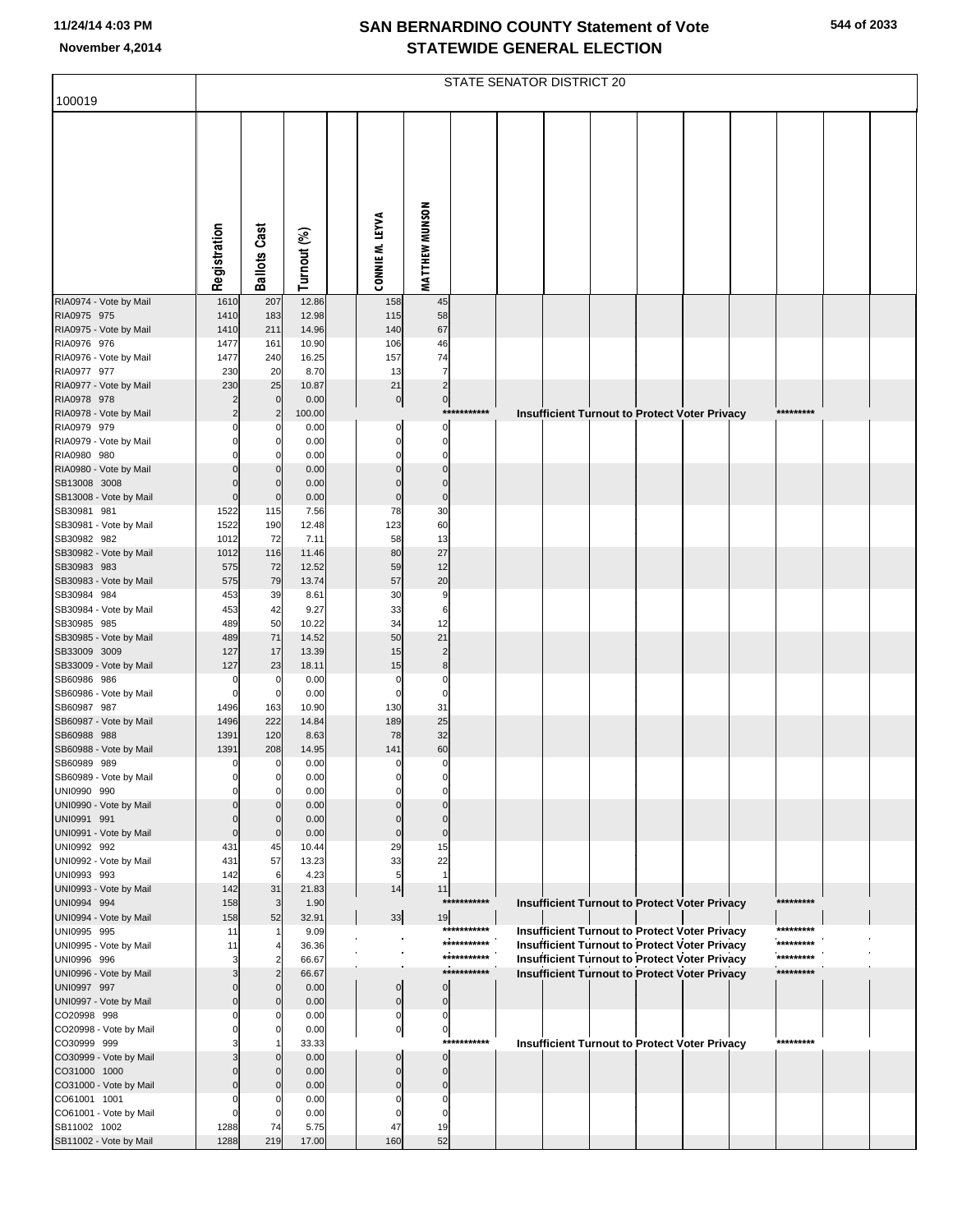| 100019                                 |                            |                      |                |                            |                            |             | STATE SENATOR DISTRICT 20 |  |                                                      |           |  |
|----------------------------------------|----------------------------|----------------------|----------------|----------------------------|----------------------------|-------------|---------------------------|--|------------------------------------------------------|-----------|--|
|                                        |                            |                      |                |                            |                            |             |                           |  |                                                      |           |  |
|                                        |                            |                      |                |                            |                            |             |                           |  |                                                      |           |  |
|                                        |                            |                      |                |                            |                            |             |                           |  |                                                      |           |  |
|                                        |                            |                      |                |                            |                            |             |                           |  |                                                      |           |  |
|                                        |                            |                      |                |                            |                            |             |                           |  |                                                      |           |  |
|                                        |                            |                      |                |                            |                            |             |                           |  |                                                      |           |  |
|                                        |                            |                      |                |                            |                            |             |                           |  |                                                      |           |  |
|                                        |                            |                      |                |                            |                            |             |                           |  |                                                      |           |  |
|                                        | Registration               | <b>Ballots Cast</b>  | Turnout (%)    | CONNIE M. LEYVA            | MATTHEW MUNSON             |             |                           |  |                                                      |           |  |
|                                        |                            |                      |                |                            |                            |             |                           |  |                                                      |           |  |
| SB11003 1003<br>SB11003 - Vote by Mail | 1200<br>1200               | 130<br>132           | 10.83<br>11.00 | 101<br>109                 | 22<br>20                   |             |                           |  |                                                      |           |  |
| SB11004 1004                           | 1290                       | 117                  | 9.07           | 104                        | 12                         |             |                           |  |                                                      |           |  |
| SB11004 - Vote by Mail                 | 1290                       | 147                  | 11.40          | 124                        | 15                         |             |                           |  |                                                      |           |  |
| SB11005 1005<br>SB11005 - Vote by Mail | 1213<br>1213               | 94<br>160            | 7.75<br>13.19  | 73<br>141                  | 16<br>14                   |             |                           |  |                                                      |           |  |
| SB11006 1006                           | 1174                       | 86                   | 7.33           | 60                         | 19                         |             |                           |  |                                                      |           |  |
| SB11006 - Vote by Mail                 | 1174                       | 154                  | 13.12          | 103                        | 39                         |             |                           |  |                                                      |           |  |
| SB13007 3007<br>SB13007 - Vote by Mail | $\mathbf{0}$<br>0          | $\mathbf 0$<br>0     | 0.00<br>0.00   | $\mathbf 0$<br>$\mathbf 0$ | $\mathbf 0$<br>$\mathbf 0$ |             |                           |  |                                                      |           |  |
| SB21007 1007                           | 354                        | 19                   | 5.37           | 16                         | $\overline{\mathbf{c}}$    |             |                           |  |                                                      |           |  |
| SB21007 - Vote by Mail                 | 354                        | 50                   | 14.12          | 38                         | 10                         |             |                           |  |                                                      |           |  |
| SB31008 1008                           | 1138                       | 114                  | 10.02          | 77                         | 32                         |             |                           |  |                                                      |           |  |
| SB31008 - Vote by Mail<br>SB31009 1009 | 1138<br>7                  | 115<br>$\mathbf 0$   | 10.11<br>0.00  | 92<br>$\pmb{0}$            | 21<br>$\mathbf 0$          |             |                           |  |                                                      |           |  |
| SB31009 - Vote by Mail                 | 7                          |                      | 57.14          |                            | $***$                      | *******     |                           |  | <b>Insufficient Turnout to Protect Voter Privacy</b> | ********* |  |
| SB31010 1010                           | 791                        | 103                  | 13.02          | 70                         | 24                         |             |                           |  |                                                      |           |  |
| SB31010 - Vote by Mail<br>SB31011 1011 | 791<br>$\mathbf 0$         | 141<br>$\mathbf 0$   | 17.83<br>0.00  | 105<br>$\mathbf 0$         | 31<br>$\mathbf 0$          |             |                           |  |                                                      |           |  |
| SB31011 - Vote by Mail                 | $\Omega$                   |                      | 0.00           | $\mathbf 0$                | $\mathbf 0$                |             |                           |  |                                                      |           |  |
| SB31012 1012                           | $\mathbf 0$                | $\Omega$             | 0.00           | $\mathbf 0$                | $\mathbf 0$                |             |                           |  |                                                      |           |  |
| SB31012 - Vote by Mail<br>SB31013 1013 | $\Omega$<br>100            |                      | 0.00<br>4.00   | $\pmb{0}$                  | $\mathbf 0$                | *********** |                           |  | <b>Insufficient Turnout to Protect Voter Privacy</b> | ********* |  |
| SB31013 - Vote by Mail                 | 100                        | 11                   | 11.00          | 5                          | $6\phantom{1}6$            |             |                           |  |                                                      |           |  |
| SB31014 1014                           | 162                        | $\overline{7}$       | 4.32           | 5                          | $\overline{\mathbf{c}}$    |             |                           |  |                                                      |           |  |
| SB31014 - Vote by Mail<br>SB61015 1015 | 162<br>1438                | 19<br>110            | 11.73<br>7.65  | 13<br>91                   | 5<br>15                    |             |                           |  |                                                      |           |  |
| SB61015 - Vote by Mail                 | 1438                       | 181                  | 12.59          | 156                        | 15                         |             |                           |  |                                                      |           |  |
| SB61016 1016<br>SB61016 - Vote by Mail | 1549                       | 141                  | 9.10           | 120                        | 14                         |             |                           |  |                                                      |           |  |
| SB61017 1017                           | 1549<br>1514               | 212<br>142           | 13.69<br>9.38  | 172<br>120                 | 32<br>16                   |             |                           |  |                                                      |           |  |
| SB61017 - Vote by Mail                 | 1514                       | 162                  | 10.70          | 140                        | 19                         |             |                           |  |                                                      |           |  |
| SB61018 1018                           | 6                          | $\mathbf 0$          | 0.00           | $\pmb{0}$                  | $\boldsymbol{0}$           | *********** |                           |  |                                                      | ********* |  |
| SB61018 - Vote by Mail<br>SB61019 1019 | 6<br>661                   | 51                   | 16.67<br>7.72  | 36                         | 12                         |             |                           |  | <b>Insufficient Turnout to Protect Voter Privacy</b> |           |  |
| SB61019 - Vote by Mail                 | 661                        | 94                   | 14.22          | 66                         | 26                         |             |                           |  |                                                      |           |  |
| SB61020 1020                           | 386                        | 29                   | 7.51           | 25                         | $\overline{2}$<br>6        |             |                           |  |                                                      |           |  |
| SB61020 - Vote by Mail<br>SB61021 1021 | 386<br>71                  | 41<br>$\overline{7}$ | 10.62<br>9.86  | 35<br>$\overline{4}$       | $\overline{1}$             |             |                           |  |                                                      |           |  |
| SB61021 - Vote by Mail                 | 71                         | 23                   | 32.39          | 21                         | $\overline{2}$             |             |                           |  |                                                      |           |  |
| SB61619 1619<br>SB61619 - Vote by Mail | $\mathbf 0$<br>$\mathbf 0$ | $\mathbf 0$<br>0     | 0.00<br>0.00   | $\mathbf 0$<br>$\mathbf 0$ | $\mathbf 0$<br>$\Omega$    |             |                           |  |                                                      |           |  |
| UNI1022 1022                           | 314                        | 19                   | 6.05           | 14                         | 5                          |             |                           |  |                                                      |           |  |
| UNI1022 - Vote by Mail                 | 314                        | 36                   | 11.46          | 29                         | $\overline{7}$             |             |                           |  |                                                      |           |  |
| UNI1023 1023<br>UNI1023 - Vote by Mail | 1337<br>1337               | 88<br>110            | 6.58<br>8.23   | 62<br>72                   | 24<br>35                   |             |                           |  |                                                      |           |  |
| UNI1024 1024                           | 1166                       | 120                  | 10.29          | 78                         | 34                         |             |                           |  |                                                      |           |  |
| UNI1024 - Vote by Mail                 | 1166                       | 72                   | 6.17           | 41                         | 27                         |             |                           |  |                                                      |           |  |
| UNI1025 1025<br>UNI1025 - Vote by Mail | 611<br>611                 | 43<br>60             | 7.04<br>9.82   | 35<br>43                   | $\overline{7}$<br>13       |             |                           |  |                                                      |           |  |
| UNI1026 1026                           | $\mathbf 0$                | $\mathbf 0$          | 0.00           | $\mathbf 0$                | $\pmb{0}$                  |             |                           |  |                                                      |           |  |
| UNI1026 - Vote by Mail                 | $\Omega$                   |                      | 0.00           | $\Omega$                   | $\mathbf 0$                |             |                           |  |                                                      |           |  |
| FON1295 1295<br>FON1295 - Vote by Mail | 0<br>$\mathbf 0$           | 0                    | 0.00<br>0.00   | $\mathbf 0$<br>$\mathbf 0$ | $\mathbf 0$<br>$\mathbf 0$ |             |                           |  |                                                      |           |  |
| FON1296 1296                           | 1513                       | 196                  | 12.95          | 139                        | 48                         |             |                           |  |                                                      |           |  |
| FON1296 - Vote by Mail                 | 1513                       | 164                  | 10.84          | 96                         | 63                         |             |                           |  |                                                      |           |  |
| FON1297 1297<br>FON1297 - Vote by Mail | 1365<br>1365               | 227<br>156           | 16.63<br>11.43 | 153<br>112                 | 59<br>39                   |             |                           |  |                                                      |           |  |
| FON1298 1298                           | 1415                       | 164                  | 11.59          | 123                        | 35                         |             |                           |  |                                                      |           |  |
| FON1298 - Vote by Mail                 | 1415                       | 182                  | 12.86          | 112                        | 60                         |             |                           |  |                                                      |           |  |
| FON1299 1299                           | 812                        | 87                   | 10.71          | 40                         | 43                         |             |                           |  |                                                      |           |  |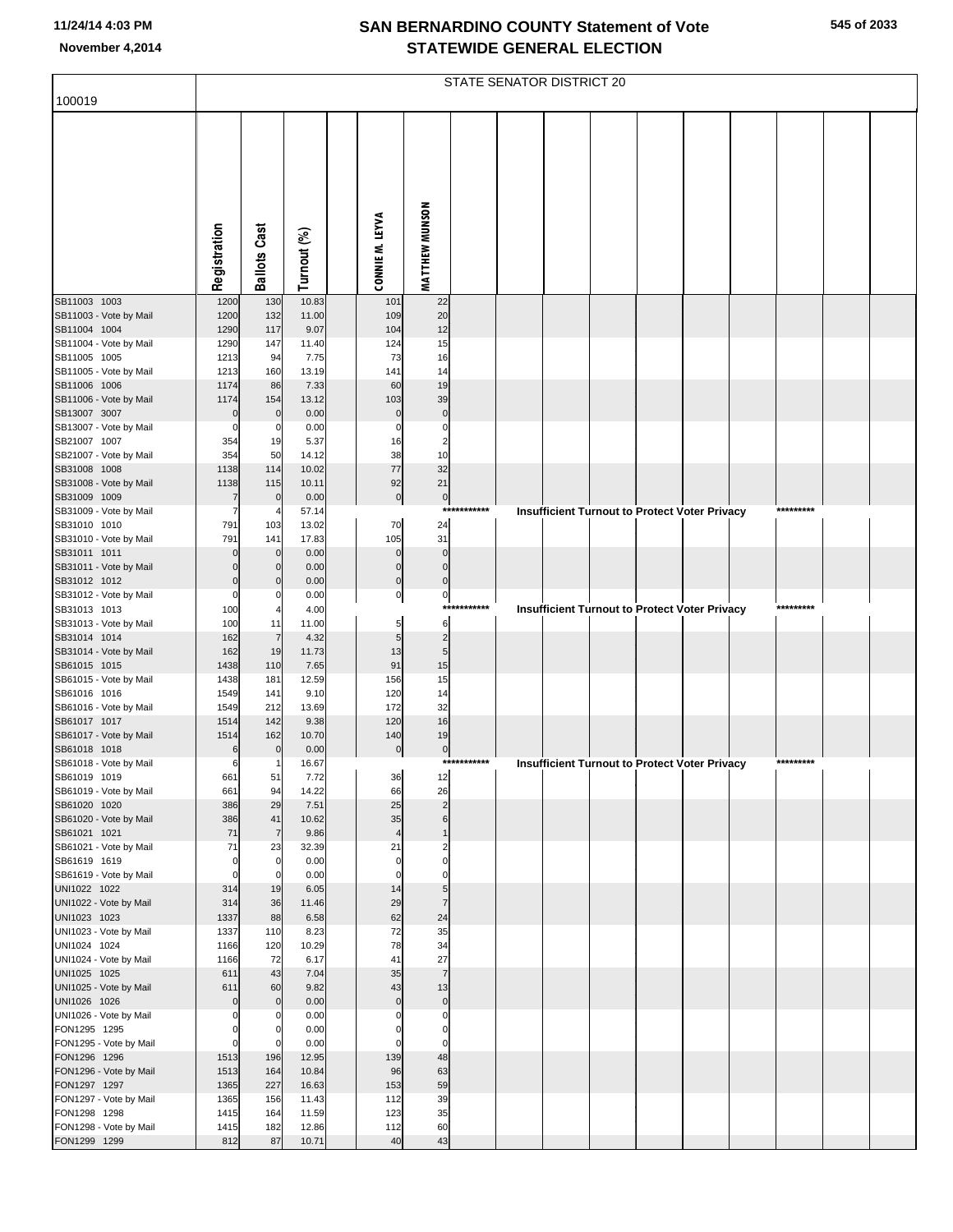| 100019                                 |                      |                     |                |                         |                         | STATE SENATOR DISTRICT 20 |  |  |  |  |
|----------------------------------------|----------------------|---------------------|----------------|-------------------------|-------------------------|---------------------------|--|--|--|--|
|                                        | Registration         | <b>Ballots Cast</b> | Turnout (%)    | CONNIE M. LEYVA         | MATTHEW MUNSON          |                           |  |  |  |  |
| FON1299 - Vote by Mail<br>FON1300 1300 | 812<br>1586          | 129<br>210          | 15.89<br>13.24 | 60<br>108               | 65<br>89                |                           |  |  |  |  |
| FON1300 - Vote by Mail                 | 1586                 | 231                 | 14.56          | 117                     | 93                      |                           |  |  |  |  |
| FON1301 1301                           | 1523                 | 195                 | 12.80          | 114                     | 69                      |                           |  |  |  |  |
| FON1301 - Vote by Mail<br>FON1302 1302 | 1523<br>1509         | 193<br>131          | 12.67<br>8.68  | 97<br>82                | 82<br>44                |                           |  |  |  |  |
| FON1302 - Vote by Mail                 | 1509                 | 217                 | 14.38          | 128                     | 78                      |                           |  |  |  |  |
| FON1303 1303                           | 1498                 | 166                 | 11.08          | 96                      | 56                      |                           |  |  |  |  |
| FON1303 - Vote by Mail                 | 1498                 | 243                 | 16.22          | 148                     | 84                      |                           |  |  |  |  |
| FON1304 1304<br>FON1304 - Vote by Mail | 1538<br>1538         | 205<br>267          | 13.33<br>17.36 | 104<br>125              | 92<br>130               |                           |  |  |  |  |
| FON1305 1305                           | 1479                 | 186                 | 12.58          | 112                     | 64                      |                           |  |  |  |  |
| FON1305 - Vote by Mail                 | 1479                 | 236                 | 15.96          | 145                     | 78                      |                           |  |  |  |  |
| FON1306 1306<br>FON1306 - Vote by Mail | 1489<br>1489         | 223<br>236          | 14.98<br>15.85 | 122<br>122              | 85<br>102               |                           |  |  |  |  |
| FON1307 1307                           | $\mathbf 0$          | 0                   | 0.00           | $\mathbf 0$             | $\Omega$                |                           |  |  |  |  |
| FON1307 - Vote by Mail                 | $\Omega$             | $\mathbf 0$         | 0.00           | $\Omega$                | $\mathbf 0$             |                           |  |  |  |  |
| FON1308 1308<br>FON1308 - Vote by Mail | 1785<br>1785         | 249<br>280          | 13.95<br>15.69 | 167<br>168              | 60<br>102               |                           |  |  |  |  |
| FON1309 1309                           | 1815                 | 221                 | 12.18          | 164                     | 41                      |                           |  |  |  |  |
| FON1309 - Vote by Mail                 | 1815                 | 273                 | 15.04          | 171                     | 90                      |                           |  |  |  |  |
| FON1310 1310<br>FON1310 - Vote by Mail | $\Omega$<br>$\Omega$ | 0<br>0              | 0.00<br>0.00   | $\Omega$<br>$\mathbf 0$ | $\Omega$<br>$\mathbf 0$ |                           |  |  |  |  |
| FON1311 1311                           | 1203                 | 115                 | 9.56           | 60                      | 46                      |                           |  |  |  |  |
| FON1311 - Vote by Mail                 | 1203                 | 159                 | 13.22          | 98                      | 55                      |                           |  |  |  |  |
| FON1312 1312                           | 1084                 | 90                  | 8.30           | 56                      | 30                      |                           |  |  |  |  |
| FON1312 - Vote by Mail<br>FON1313 1313 | 1084<br>1623         | 89<br>153           | 8.21<br>9.43   | 66<br>112               | 17<br>33                |                           |  |  |  |  |
| FON1313 - Vote by Mail                 | 1623                 | 174                 | 10.72          | 104                     | 57                      |                           |  |  |  |  |
| FON1314 1314                           | 1528                 | 160                 | 10.47          | 109                     | 45                      |                           |  |  |  |  |
| FON1314 - Vote by Mail<br>FON1315 1315 | 1528<br>1732         | 201<br>140          | 13.15<br>8.08  | 119<br>80               | 70<br>54                |                           |  |  |  |  |
| FON1315 - Vote by Mail                 | 1732                 | 250                 | 14.43          | 125                     | 109                     |                           |  |  |  |  |
| FON1316 1316                           | 1641                 | 167                 | 10.18          | 110                     | 47                      |                           |  |  |  |  |
| FON1316 - Vote by Mail<br>FON1317 1317 | 1641<br>196          | 325<br>12           | 19.80<br>6.12  | 191<br>4                | 115<br>7                |                           |  |  |  |  |
| FON1317 - Vote by Mail                 | 196                  | 25                  | 12.76          | 14                      | 11                      |                           |  |  |  |  |
| FON1318 1318                           | 1619                 | 158                 | 9.76           | 102                     | 46                      |                           |  |  |  |  |
| FON1318 - Vote by Mail<br>FON1319 1319 | 1619<br>1605         | 151<br>152          | 9.33<br>9.47   | 106<br>116              | 37<br>33                |                           |  |  |  |  |
| FON1319 - Vote by Mail                 | 1605                 | 195                 | 12.15          | 132                     | 59                      |                           |  |  |  |  |
| FON1320 1320                           | 582                  | 67                  | 11.51          | 41                      | 21                      |                           |  |  |  |  |
| FON1320 - Vote by Mail<br>FON1321 1321 | 582<br>868           | 68<br>98            | 11.68<br>11.29 | 38<br>68                | 27<br>22                |                           |  |  |  |  |
| FON1321 - Vote by Mail                 | 868                  | 101                 | 11.64          | 57                      | 37                      |                           |  |  |  |  |
| FON1322 1322                           | 1211                 | 124                 | 10.24          | 100                     | 18                      |                           |  |  |  |  |
| FON1322 - Vote by Mail<br>FON1323 1323 | 1211<br>1490         | 134<br>182          | 11.07<br>12.21 | 90<br>126               | 39<br>41                |                           |  |  |  |  |
| FON1323 - Vote by Mail                 | 1490                 | 237                 | 15.91          | 157                     | 66                      |                           |  |  |  |  |
| FON1324 1324                           | 1040                 | 106                 | 10.19          | 63                      | 36                      |                           |  |  |  |  |
| FON1324 - Vote by Mail                 | 1040                 | 176                 | 16.92          | 83                      | 87                      |                           |  |  |  |  |
| FON1325 1325<br>FON1325 - Vote by Mail | 1419<br>1419         | 191<br>167          | 13.46<br>11.77 | 109<br>101              | 68<br>59                |                           |  |  |  |  |
| FON1326 1326                           | 1585                 | 203                 | 12.81          | 146                     | 47                      |                           |  |  |  |  |
| FON1326 - Vote by Mail                 | 1585                 | 158                 | 9.97           | 98                      | 56                      |                           |  |  |  |  |
| FON1327 1327<br>FON1327 - Vote by Mail | 1611<br>1611         | 214<br>222          | 13.28<br>13.78 | 146<br>145              | 54<br>62                |                           |  |  |  |  |
| FON1328 1328                           | 1508                 | 120                 | 7.96           | 91                      | 25                      |                           |  |  |  |  |
| FON1328 - Vote by Mail                 | 1508                 | 177                 | 11.74          | 129                     | 41                      |                           |  |  |  |  |
| FON1575 1575                           | 433<br>433           | 35                  | 8.08           | 25<br>41                | 9                       |                           |  |  |  |  |
| FON1575 - Vote by Mail                 |                      | 65                  | 15.01          |                         | $21$                    |                           |  |  |  |  |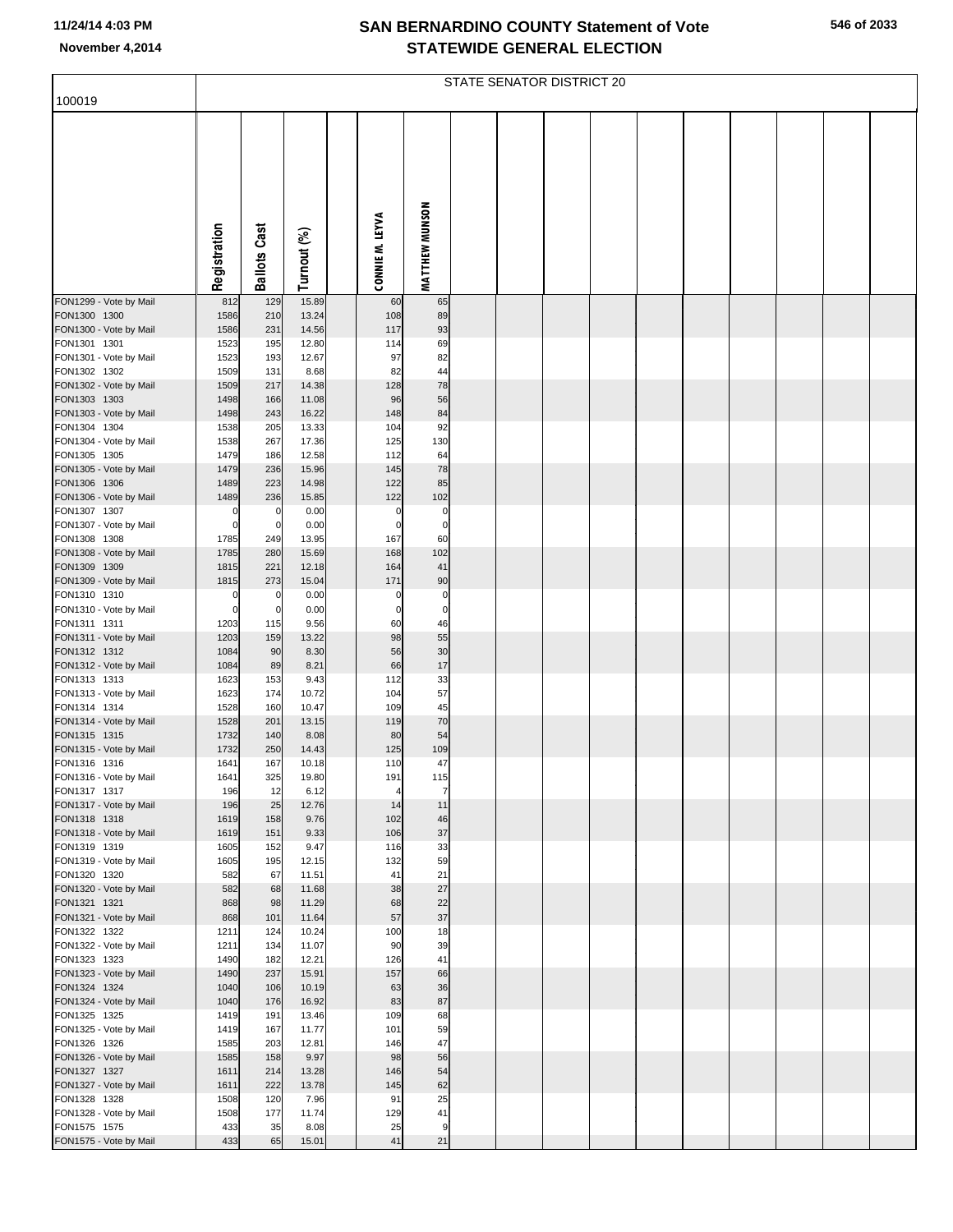| 100019                                 |                            |                            |                |                            |                            |              | STATE SENATOR DISTRICT 20 |  |                                                                                                              |           |  |
|----------------------------------------|----------------------------|----------------------------|----------------|----------------------------|----------------------------|--------------|---------------------------|--|--------------------------------------------------------------------------------------------------------------|-----------|--|
|                                        |                            |                            |                |                            |                            |              |                           |  |                                                                                                              |           |  |
|                                        |                            |                            |                |                            |                            |              |                           |  |                                                                                                              |           |  |
|                                        |                            |                            |                |                            |                            |              |                           |  |                                                                                                              |           |  |
|                                        |                            |                            |                |                            |                            |              |                           |  |                                                                                                              |           |  |
|                                        |                            |                            |                |                            |                            |              |                           |  |                                                                                                              |           |  |
|                                        |                            |                            |                |                            |                            |              |                           |  |                                                                                                              |           |  |
|                                        |                            |                            |                |                            |                            |              |                           |  |                                                                                                              |           |  |
|                                        | Registration               | <b>Ballots Cast</b>        | Turnout (%)    | CONNIE M. LEYVA            | <b>MATTHEW MUNSON</b>      |              |                           |  |                                                                                                              |           |  |
|                                        |                            |                            |                |                            |                            |              |                           |  |                                                                                                              |           |  |
| FON1329 1329<br>FON1329 - Vote by Mail | $\overline{2}$             | $\mathbf 0$                | 50.00<br>0.00  | $\mathbf 0$                | $\mathbf 0$                | ***********  |                           |  | <b>Insufficient Turnout to Protect Voter Privacy</b>                                                         | ********* |  |
| FON1330 1330                           | $\mathbf 0$                | $\mathbf 0$                | 0.00           | $\mathbf 0$                | $\pmb{0}$                  |              |                           |  |                                                                                                              |           |  |
| FON1330 - Vote by Mail                 | $\mathbf 0$                | 0                          | 0.00           | $\Omega$                   | $\mathbf 0$                |              |                           |  |                                                                                                              |           |  |
| FON1331 1331<br>FON1331 - Vote by Mail | 483<br>483                 | 49<br>65                   | 10.14<br>13.46 | 25<br>30                   | 18<br>33                   |              |                           |  |                                                                                                              |           |  |
| FON1332 1332                           | 148                        | 17                         | 11.49          | 11                         | $6\phantom{1}6$            |              |                           |  |                                                                                                              |           |  |
| FON1332 - Vote by Mail<br>FON1333 1333 | 148<br>437                 | 26<br>25                   | 17.57<br>5.72  | 10<br>14                   | 16<br>11                   |              |                           |  |                                                                                                              |           |  |
| FON1333 - Vote by Mail                 | 437                        | 43                         | 9.84           | 38                         |                            |              |                           |  |                                                                                                              |           |  |
| FON1334 1334                           | 0                          | 0                          | 0.00           | $\mathbf 0$                | $\mathbf 0$                |              |                           |  |                                                                                                              |           |  |
| FON1334 - Vote by Mail<br>FON1335 1335 | $\Omega$<br>1239           | 133                        | 0.00<br>10.73  | $\mathbf 0$<br>92          | $\mathbf 0$<br>34          |              |                           |  |                                                                                                              |           |  |
| FON1335 - Vote by Mail                 | 1239                       | 157                        | 12.67          | 89                         | 62                         |              |                           |  |                                                                                                              |           |  |
| FON1336 1336<br>FON1336 - Vote by Mail | 7<br>7                     | $\mathbf 1$<br>0           | 14.29<br>0.00  | 0                          | $\mathbf 0$                | ************ |                           |  | <b>Insufficient Turnout to Protect Voter Privacy</b>                                                         | ********* |  |
| FON1337 1337                           | 643                        | 77                         | 11.98          | 50                         | 20                         |              |                           |  |                                                                                                              |           |  |
| FON1337 - Vote by Mail                 | 643                        | 72                         | 11.20          | 50                         | 20                         |              |                           |  |                                                                                                              |           |  |
| RIA1338 1338<br>RIA1338 - Vote by Mail | $\mathbf 0$<br>$\Omega$    | $\mathbf 0$<br>$\Omega$    | 0.00<br>0.00   | $\mathbf{0}$<br>$\Omega$   | $\mathbf 0$<br>$\mathbf 0$ |              |                           |  |                                                                                                              |           |  |
| RIA1339 1339                           | $\mathbf 0$                | $\Omega$                   | 0.00           | $\mathbf 0$                | $\mathbf 0$                |              |                           |  |                                                                                                              |           |  |
| RIA1339 - Vote by Mail<br>RIA1340 1340 | $\Omega$                   |                            | 0.00<br>0.00   | O                          | O<br>$\Omega$              |              |                           |  |                                                                                                              |           |  |
| RIA1340 - Vote by Mail                 | $\Omega$                   |                            | 0.00           |                            | $\Omega$                   |              |                           |  |                                                                                                              |           |  |
| RIA1341 1341                           | 37                         | $\mathbf 0$                | 0.00           | $\Omega$                   | $\mathbf 0$                |              |                           |  |                                                                                                              |           |  |
| RIA1341 - Vote by Mail<br>RIA1342 1342 | 37<br>$\mathbf 0$          | 11<br>$\mathbf 0$          | 29.73<br>0.00  | 5<br>$\Omega$              | 5<br>$\mathbf 0$           |              |                           |  |                                                                                                              |           |  |
| RIA1342 - Vote by Mail                 | 0                          |                            | 0.00           |                            | 0                          |              |                           |  |                                                                                                              |           |  |
| RIA1343 1343<br>RIA1343 - Vote by Mail | 3                          | 0                          | 0.00<br>0.00   | 0<br>$\Omega$              | $\mathbf 0$<br>$\mathbf 0$ |              |                           |  |                                                                                                              |           |  |
| RIA1344 1344                           | 671                        | 59                         | 8.79           | 38                         | 16                         |              |                           |  |                                                                                                              |           |  |
| RIA1344 - Vote by Mail<br>RIA1345 1345 | 671<br>22                  | 92                         | 13.71<br>9.09  | 71                         | 16                         | ***********  |                           |  |                                                                                                              | ********* |  |
| RIA1345 - Vote by Mail                 | 22                         |                            | 18.18          |                            |                            | ***********  |                           |  | <b>Insufficient Turnout to Protect Voter Privacy</b><br><b>Insufficient Turnout to Protect Voter Privacy</b> | ********* |  |
| RIA1346 1346                           | 184                        | 10                         | 5.43           |                            |                            |              |                           |  |                                                                                                              |           |  |
| RIA1346 - Vote by Mail<br>RIA1347 1347 | 184<br>596                 | 24<br>55                   | 13.04<br>9.23  | 17<br>34                   | $\overline{7}$<br>19       |              |                           |  |                                                                                                              |           |  |
| RIA1347 - Vote by Mail                 | 596                        | 82                         | 13.76          | 53                         | 24                         |              |                           |  |                                                                                                              |           |  |
| RIA1640 1640<br>RIA1640 - Vote by Mail | 354<br>354                 | 34<br>36                   | 9.60<br>10.17  | 28<br>20                   | $\,6$<br>13                |              |                           |  |                                                                                                              |           |  |
| RIA1641 1641                           | $\mathbf 0$                | 0                          | 0.00           | $\mathbf 0$                | $\mathbf 0$                |              |                           |  |                                                                                                              |           |  |
| RIA1641 - Vote by Mail<br>RIA1642 1642 | $\Omega$<br>$\mathbf 0$    |                            | 0.00<br>0.00   | $\mathbf 0$<br>$\mathbf 0$ | $\mathbf 0$<br>$\mathbf 0$ |              |                           |  |                                                                                                              |           |  |
| RIA1642 - Vote by Mail                 | $\mathbf 0$                | $\mathbf 0$<br>$\mathbf 0$ | 0.00           | $\mathbf 0$                | $\mathbf 0$                |              |                           |  |                                                                                                              |           |  |
| UNI1348 1348                           | 625                        | 63                         | 10.08          | 36                         | 24                         |              |                           |  |                                                                                                              |           |  |
| UNI1348 - Vote by Mail<br>UNI1349 1349 | 625<br>244                 | 83<br>40                   | 13.28<br>16.39 | 51<br>29                   | 29<br>8                    |              |                           |  |                                                                                                              |           |  |
| UNI1349 - Vote by Mail                 | 244                        | 16                         | 6.56           | 10                         | 5                          |              |                           |  |                                                                                                              |           |  |
| UNI1350 1350<br>UNI1350 - Vote by Mail | 1382<br>1382               | 141<br>134                 | 10.20<br>9.70  | 92<br>69                   | 44<br>58                   |              |                           |  |                                                                                                              |           |  |
| UNI1351 1351                           | 943                        | 78                         | 8.27           | 42                         | 31                         |              |                           |  |                                                                                                              |           |  |
| UNI1351 - Vote by Mail                 | 943                        | 102                        | 10.82          | 51                         | 46                         |              |                           |  |                                                                                                              |           |  |
| UNI1352 1352<br>UNI1352 - Vote by Mail | $\mathbf 0$<br>$\mathbf 0$ | $\mathbf 0$<br>$\Omega$    | 0.00<br>0.00   | $\mathbf 0$<br>$\mathbf 0$ | $\pmb{0}$<br>$\mathbf 0$   |              |                           |  |                                                                                                              |           |  |
| UNI1353 1353                           | 1384                       | 144                        | 10.40          | 74                         | 63                         |              |                           |  |                                                                                                              |           |  |
| UNI1353 - Vote by Mail<br>UNI1354 1354 | 1384<br>1496               | 183<br>161                 | 13.22<br>10.76 | 111<br>106                 | 69<br>47                   |              |                           |  |                                                                                                              |           |  |
| UNI1354 - Vote by Mail                 | 1496                       | 217                        | 14.51          | 115                        | 96                         |              |                           |  |                                                                                                              |           |  |
| UNI1355 1355                           | 1424                       | 143                        | 10.04          | 101                        | 35                         |              |                           |  |                                                                                                              |           |  |
| UNI1355 - Vote by Mail<br>UNI1356 1356 | 1424<br>$\overline{0}$     | 124<br>$\mathbf{0}$        | 8.71<br>0.00   | 80<br>$\mathbf 0$          | 40<br>$\pmb{0}$            |              |                           |  |                                                                                                              |           |  |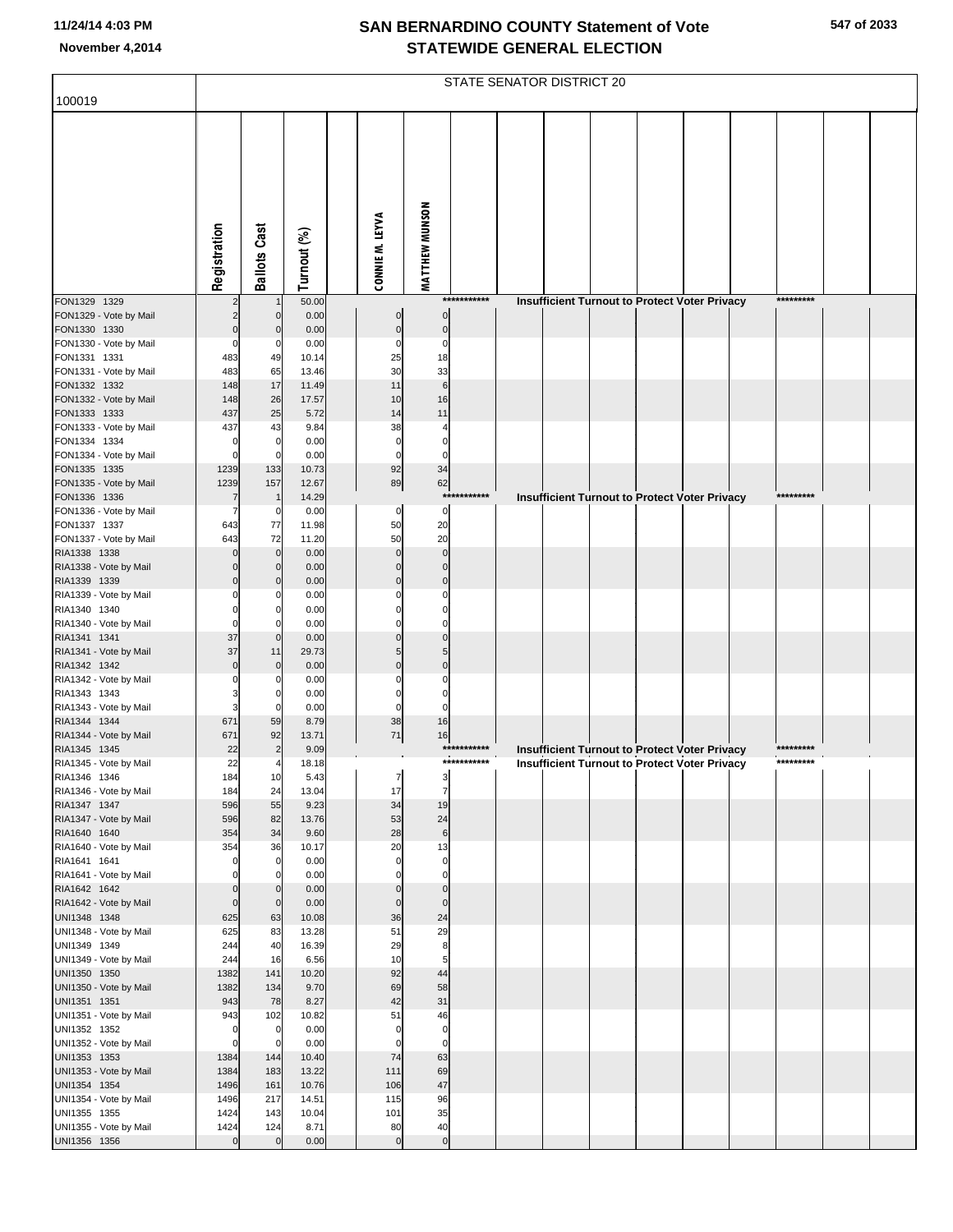|                                        | STATE SENATOR DISTRICT 20 |                     |                |  |                        |                               |             |  |  |  |  |                                               |           |  |
|----------------------------------------|---------------------------|---------------------|----------------|--|------------------------|-------------------------------|-------------|--|--|--|--|-----------------------------------------------|-----------|--|
| 100019                                 |                           |                     |                |  |                        |                               |             |  |  |  |  |                                               |           |  |
|                                        | Registration              | <b>Ballots Cast</b> | Turnout (%)    |  | CONNIE M. LEYVA        | MATTHEW MUNSON                |             |  |  |  |  |                                               |           |  |
|                                        |                           |                     |                |  |                        |                               |             |  |  |  |  |                                               |           |  |
|                                        |                           |                     |                |  |                        |                               |             |  |  |  |  |                                               |           |  |
| UNI1356 - Vote by Mail<br>UNI1357 1357 | $\mathbf 0$<br>143        | $\mathbf{0}$<br>23  | 0.00<br>16.08  |  | $\mathbf{0}$<br>14     | $\mathbf 0$<br>$\overline{7}$ |             |  |  |  |  |                                               |           |  |
| UNI1357 - Vote by Mail                 | 143                       | 26                  | 18.18          |  | 19                     | $\overline{7}$                |             |  |  |  |  |                                               |           |  |
| UNI1358 1358                           | $\Omega$                  | 0                   | 0.00           |  | $\pmb{0}$              | $\Omega$                      |             |  |  |  |  |                                               |           |  |
| UNI1358 - Vote by Mail<br>UNI1359 1359 |                           | 0<br>$\Omega$       | 0.00<br>0.00   |  | $\mathbf 0$<br>$\bf 0$ | $\mathbf 0$<br>$\mathbf 0$    |             |  |  |  |  |                                               |           |  |
| UNI1359 - Vote by Mail                 | 5                         |                     | 20.00          |  |                        |                               | *********** |  |  |  |  | Insufficient Turnout to Protect Voter Privacy | ********* |  |
| FON1360 1360                           | 1407                      | 146                 | 10.38          |  | 101                    | 39                            |             |  |  |  |  |                                               |           |  |
| FON1360 - Vote by Mail                 | 1407                      | 150                 | 10.66          |  | 91                     | 53                            |             |  |  |  |  |                                               |           |  |
| FON1361 1361<br>FON1361 - Vote by Mail | 1459<br>1459              | 178<br>175          | 12.20<br>11.99 |  | 127<br>110             | 43<br>58                      |             |  |  |  |  |                                               |           |  |
| FON1362 1362                           | 1502                      | 170                 | 11.32          |  | 115                    | 51                            |             |  |  |  |  |                                               |           |  |
| FON1362 - Vote by Mail                 | 1502                      | 181                 | 12.05          |  | 112                    | 58                            |             |  |  |  |  |                                               |           |  |
| FON1363 1363                           | 1532                      | 143                 | 9.33           |  | 96                     | 40                            |             |  |  |  |  |                                               |           |  |
| FON1363 - Vote by Mail<br>FON1364 1364 | 1532<br>1715              | 214<br>232          | 13.97<br>13.53 |  | 139<br>148             | 60<br>72                      |             |  |  |  |  |                                               |           |  |
| FON1364 - Vote by Mail                 | 1715                      | 263                 | 15.34          |  | 161                    | 89                            |             |  |  |  |  |                                               |           |  |
| FON1365 1365                           | 1567                      | 128                 | 8.17           |  | 80                     | 41                            |             |  |  |  |  |                                               |           |  |
| FON1365 - Vote by Mail                 | 1567                      | 227                 | 14.49          |  | 142                    | 74                            |             |  |  |  |  |                                               |           |  |
| FON1366 1366<br>FON1366 - Vote by Mail | 938<br>938                | 101<br>159          | 10.77<br>16.95 |  | 67<br>105              | 28<br>49                      |             |  |  |  |  |                                               |           |  |
| FON1367 1367                           | 1194                      | 155                 | 12.98          |  | 109                    | 40                            |             |  |  |  |  |                                               |           |  |
| FON1367 - Vote by Mail                 | 1194                      | 206                 | 17.25          |  | 108                    | 89                            |             |  |  |  |  |                                               |           |  |
| FON1368 1368                           | 1649                      | 153                 | 9.28           |  | 80                     | 64                            |             |  |  |  |  |                                               |           |  |
| FON1368 - Vote by Mail<br>FON1369 1369 | 1649<br>1451              | 272<br>190          | 16.49<br>13.09 |  | 153<br>125             | 100<br>56                     |             |  |  |  |  |                                               |           |  |
| FON1369 - Vote by Mail                 | 1451                      | 235                 | 16.20          |  | 122                    | 98                            |             |  |  |  |  |                                               |           |  |
| FON1370 1370                           | 394                       | 32                  | 8.12           |  | 25                     | $\overline{\mathcal{L}}$      |             |  |  |  |  |                                               |           |  |
| FON1370 - Vote by Mail                 | 394                       | 86                  | 21.83          |  | 56                     | 27                            |             |  |  |  |  |                                               |           |  |
| FON1371 1371<br>FON1371 - Vote by Mail | 344<br>344                | 51<br>87            | 14.83<br>25.29 |  | 27<br>40               | 21<br>42                      |             |  |  |  |  |                                               |           |  |
| RIA1372 1372                           | 897                       | 105                 | 11.71          |  | 63                     | 38                            |             |  |  |  |  |                                               |           |  |
| RIA1372 - Vote by Mail                 | 897                       | 104                 | 11.59          |  | 63                     | 36                            |             |  |  |  |  |                                               |           |  |
| RIA1373 1373                           | 646                       | 51                  | 7.89           |  | 34                     | 11                            |             |  |  |  |  |                                               |           |  |
| RIA1373 - Vote by Mail<br>RIA1374 1374 | 646<br>476                | 71<br>29            | 10.99<br>6.09  |  | 55<br>21               | 13<br>8                       |             |  |  |  |  |                                               |           |  |
| RIA1374 - Vote by Mail                 | 476                       | 31                  | 6.51           |  | 27                     | 3                             |             |  |  |  |  |                                               |           |  |
| FON1375 1375                           | $\mathbf 0$               | $\mathbf{0}$        | 0.00           |  | $\mathbf 0$            | $\mathbf 0$                   |             |  |  |  |  |                                               |           |  |
| FON1375 - Vote by Mail<br>FON1376 1376 | $\mathbf 0$<br>1095       | $\mathbf{0}$<br>113 | 0.00<br>10.32  |  | $\mathbf 0$<br>77      | $\mathbf 0$<br>31             |             |  |  |  |  |                                               |           |  |
| FON1376 - Vote by Mail                 | 1095                      | 154                 | 14.06          |  | 112                    | 39                            |             |  |  |  |  |                                               |           |  |
| RIA1377 1377                           | 1234                      | 134                 | 10.86          |  | 99                     | 30                            |             |  |  |  |  |                                               |           |  |
| RIA1377 - Vote by Mail                 | 1234                      | 156                 | 12.64          |  | 104                    | 46                            |             |  |  |  |  |                                               |           |  |
| RIA1378 1378<br>RIA1378 - Vote by Mail | 1247<br>1247              | 144<br>186          | 11.55<br>14.92 |  | 99<br>141              | 38<br>37                      |             |  |  |  |  |                                               |           |  |
| RIA1379 1379                           | 1405                      | 131                 | 9.32           |  | 96                     | 21                            |             |  |  |  |  |                                               |           |  |
| RIA1379 - Vote by Mail                 | 1405                      | 108                 | 7.69           |  | 61                     | 39                            |             |  |  |  |  |                                               |           |  |
| RIA1380 1380                           | 1713                      | 179                 | 10.45          |  | 127                    | 39                            |             |  |  |  |  |                                               |           |  |
| RIA1380 - Vote by Mail<br>RIA1381 1381 | 1713<br>1643              | 238<br>127          | 13.89<br>7.73  |  | 165<br>89              | 68<br>33                      |             |  |  |  |  |                                               |           |  |
| RIA1381 - Vote by Mail                 | 1643                      | 213                 | 12.96          |  | 148                    | 54                            |             |  |  |  |  |                                               |           |  |
| RIA1382 1382                           | 1543                      | 192                 | 12.44          |  | 120                    | 64                            |             |  |  |  |  |                                               |           |  |
| RIA1382 - Vote by Mail                 | 1543<br>$\Omega$          | 247                 | 16.01          |  | 137<br>$\epsilon$      | 104<br>$\mathbf 0$            |             |  |  |  |  |                                               |           |  |
| RIA1383 1383<br>RIA1383 - Vote by Mail | $\Omega$                  | 0<br>$\mathbf 0$    | 0.00<br>0.00   |  | C                      | $\mathbf{0}$                  |             |  |  |  |  |                                               |           |  |
| RIA1384 1384                           | $\Omega$                  | $\mathbf 0$         | 0.00           |  | C                      | $\mathbf{0}$                  |             |  |  |  |  |                                               |           |  |
| RIA1384 - Vote by Mail                 | $\mathbf 0$               | $\mathbf 0$         | 0.00           |  | $\mathbf 0$            | $\mathbf 0$                   |             |  |  |  |  |                                               |           |  |
| RIA1385 1385                           | 1069                      | 143                 | 13.38          |  | 108                    | 29                            |             |  |  |  |  |                                               |           |  |
| RIA1385 - Vote by Mail<br>RIA1643 1643 | 1069<br>$\mathbf 0$       | 134                 | 12.54<br>0.00  |  | 90                     | 41                            | *********** |  |  |  |  | Insufficient Turnout to Protect Voter Privacy | ********* |  |
| RIA1643 - Vote by Mail                 | $\Omega$                  |                     | 0.00           |  | $\pmb{0}$              | $\overline{0}$                |             |  |  |  |  |                                               |           |  |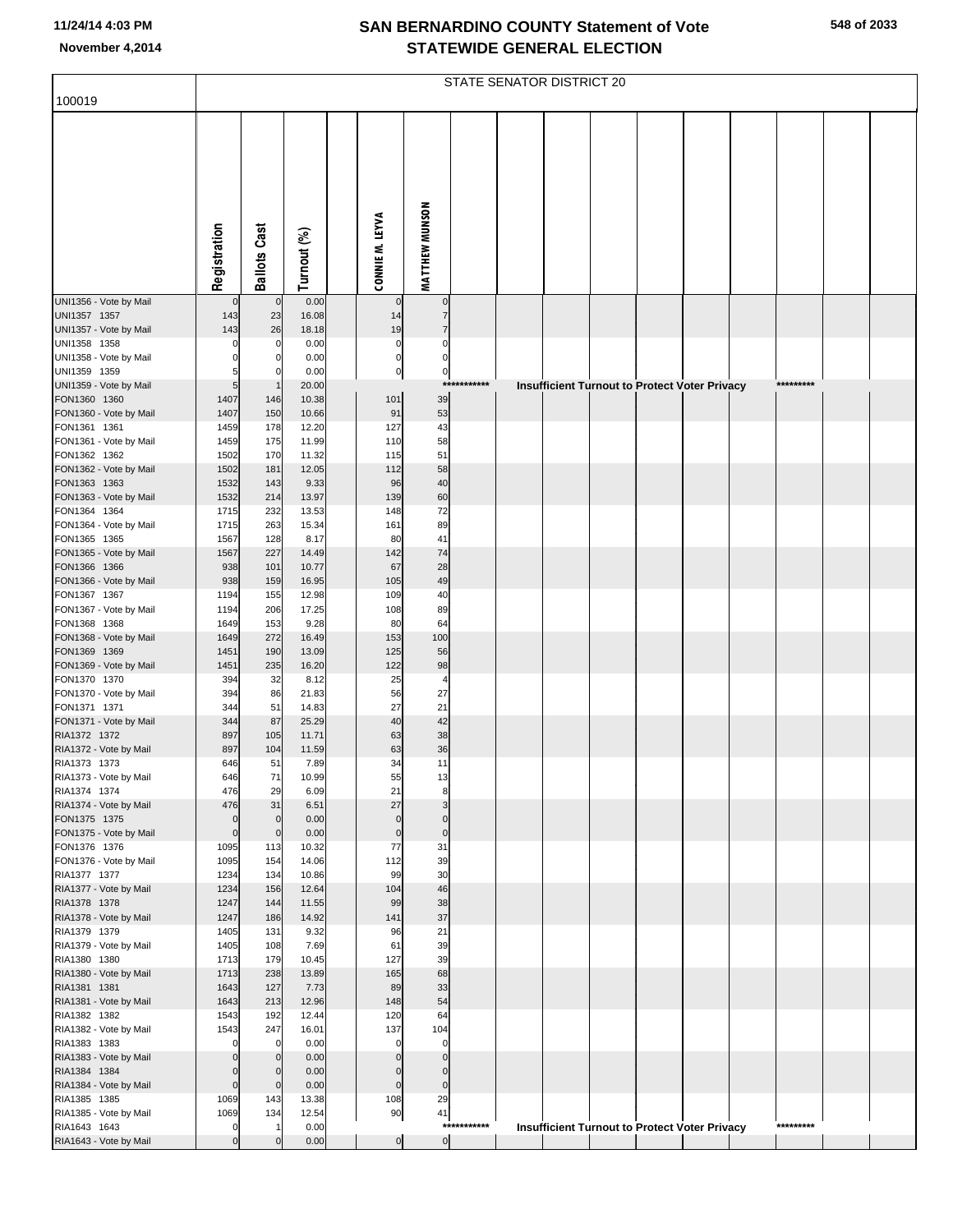| 100019                                 | STATE SENATOR DISTRICT 20        |                            |                |  |                  |                          |  |  |  |  |  |  |  |  |  |
|----------------------------------------|----------------------------------|----------------------------|----------------|--|------------------|--------------------------|--|--|--|--|--|--|--|--|--|
|                                        |                                  |                            |                |  |                  |                          |  |  |  |  |  |  |  |  |  |
|                                        |                                  |                            |                |  |                  |                          |  |  |  |  |  |  |  |  |  |
|                                        | Registration                     | <b>Ballots Cast</b>        | Turnout (%)    |  | CONNIE M. LEYVA  | <b>MATTHEW MUNSON</b>    |  |  |  |  |  |  |  |  |  |
| UNI1386 1386                           | $\Omega$                         | $\pmb{0}$                  | 0.00           |  | $\mathbf 0$      | $\pmb{0}$                |  |  |  |  |  |  |  |  |  |
| UNI1386 - Vote by Mail                 |                                  | $\mathbf 0$                | 0.00           |  | $\mathbf 0$      | $\pmb{0}$                |  |  |  |  |  |  |  |  |  |
| UNI1387 1387                           | O                                | $\Omega$                   | 0.00           |  | $\Omega$         | $\pmb{0}$                |  |  |  |  |  |  |  |  |  |
| UNI1387 - Vote by Mail                 | $\Omega$<br>ŋ                    | C<br>$\mathbf 0$           | 0.00           |  | 0<br>$\Omega$    | $\pmb{0}$<br>$\mathbf 0$ |  |  |  |  |  |  |  |  |  |
| CHI1388 1388<br>CHI1388 - Vote by Mail | 0                                | $\mathbf 0$                | 0.00<br>0.00   |  | $\Omega$         | $\mathbf 0$              |  |  |  |  |  |  |  |  |  |
| MON1389 1389                           | 1393                             | 168                        | 12.06          |  | 103              | 50                       |  |  |  |  |  |  |  |  |  |
| MON1389 - Vote by Mail                 | 1393                             | 214                        | 15.36          |  | 126              | 79                       |  |  |  |  |  |  |  |  |  |
| MON1390 1390<br>MON1390 - Vote by Mail | 1271<br>1271                     | 172<br>214                 | 13.53<br>16.84 |  | 107<br>120       | 57<br>78                 |  |  |  |  |  |  |  |  |  |
| MON1391 1391                           | 1171                             | 180                        | 15.37          |  | 114              | 47                       |  |  |  |  |  |  |  |  |  |
| MON1391 - Vote by Mail                 | 1171                             | 209                        | 17.85          |  | 103              | 93                       |  |  |  |  |  |  |  |  |  |
| MON1392 1392                           | 1408                             | 214                        | 15.20          |  | 129              | 72                       |  |  |  |  |  |  |  |  |  |
| MON1392 - Vote by Mail<br>MON1393 1393 | 1408<br>1692                     | 266<br>247                 | 18.89<br>14.60 |  | 125<br>151       | 119<br>85                |  |  |  |  |  |  |  |  |  |
| MON1393 - Vote by Mail                 | 1692                             | 311                        | 18.38          |  | 190              | 112                      |  |  |  |  |  |  |  |  |  |
| MON1394 1394                           | 1568                             | 165                        | 10.52          |  | 117              | 39                       |  |  |  |  |  |  |  |  |  |
| MON1394 - Vote by Mail                 | 1568                             | 204                        | 13.01          |  | 136              | 60                       |  |  |  |  |  |  |  |  |  |
| MON1395 1395<br>MON1395 - Vote by Mail | 1241<br>1241                     | 172<br>188                 | 13.86<br>15.15 |  | 99<br>115        | 60<br>54                 |  |  |  |  |  |  |  |  |  |
| MON1396 1396                           | 1345                             | 174                        | 12.94          |  | 118              | 45                       |  |  |  |  |  |  |  |  |  |
| MON1396 - Vote by Mail                 | 1345                             | 169                        | 12.57          |  | 81               | 82                       |  |  |  |  |  |  |  |  |  |
| MON1397 1397<br>MON1397 - Vote by Mail | 1655<br>1655                     | 255<br>331                 | 15.41<br>20.00 |  | 151<br>166       | 93<br>145                |  |  |  |  |  |  |  |  |  |
| ONT1398 1398                           | 1242                             | 172                        | 13.85          |  | 87               | 69                       |  |  |  |  |  |  |  |  |  |
| ONT1398 - Vote by Mail                 | 1242                             | 213                        | 17.15          |  | 104              | 94                       |  |  |  |  |  |  |  |  |  |
| ONT1399 1399                           | 862                              | 99                         | 11.48          |  | 58               | 35                       |  |  |  |  |  |  |  |  |  |
| ONT1399 - Vote by Mail<br>ONT1400 1400 | 862<br>0                         | 169<br>0                   | 19.61<br>0.00  |  | 89<br>0          | 69<br>$\pmb{0}$          |  |  |  |  |  |  |  |  |  |
| ONT1400 - Vote by Mail                 | $\mathbf 0$                      | $\mathbf 0$                | 0.00           |  | $\mathbf 0$      | $\mathbf 0$              |  |  |  |  |  |  |  |  |  |
| ONT1401 1401                           | 1099                             | 227                        | 20.66          |  | 97               | 116                      |  |  |  |  |  |  |  |  |  |
| ONT1401 - Vote by Mail<br>ONT1402 1402 | 1099<br>1757                     | 208<br>213                 | 18.93<br>12.12 |  | 75<br>123        | 124<br>83                |  |  |  |  |  |  |  |  |  |
| ONT1402 - Vote by Mail                 | 1757                             | 317                        | 18.04          |  | 175              | 127                      |  |  |  |  |  |  |  |  |  |
| ONT1403 1403                           | 1701                             | 226                        | 13.29          |  | 138              | 74                       |  |  |  |  |  |  |  |  |  |
| ONT1403 - Vote by Mail                 | 1701                             | 298                        | 17.52          |  | 186              | 98                       |  |  |  |  |  |  |  |  |  |
| ONT1404 1404<br>ONT1404 - Vote by Mail | 862<br>862                       | 162<br>213                 | 18.79<br>24.71 |  | 70<br>84         | 86<br>118                |  |  |  |  |  |  |  |  |  |
| ONT1405 1405                           | 1680                             | 267                        | 15.89          |  | 141              | 120                      |  |  |  |  |  |  |  |  |  |
| ONT1405 - Vote by Mail                 | 1680                             | 351                        | 20.89          |  | 149              | 174                      |  |  |  |  |  |  |  |  |  |
| ONT1406 1406<br>ONT1406 - Vote by Mail | 1386<br>1386                     | 244<br>204                 | 17.60<br>14.72 |  | 144<br>114       | 90<br>82                 |  |  |  |  |  |  |  |  |  |
| ONT1407 1407                           | 752                              | 82                         | 10.90          |  | 49               | 26                       |  |  |  |  |  |  |  |  |  |
| ONT1407 - Vote by Mail                 | 752                              | 131                        | 17.42          |  | 88               | 38                       |  |  |  |  |  |  |  |  |  |
| ONT1408 1408<br>ONT1408 - Vote by Mail | 155<br>155                       | $\overline{7}$<br>17       | 4.52<br>10.97  |  | $\sqrt{5}$<br>13 | $\mathbf{1}$<br>3        |  |  |  |  |  |  |  |  |  |
| ONT1409 1409                           | 0                                | 0                          | 0.00           |  | 0                | $\pmb{0}$                |  |  |  |  |  |  |  |  |  |
| ONT1409 - Vote by Mail                 | $\mathbf 0$                      | $\mathbf 0$                | 0.00           |  | $\Omega$         | $\mathbf 0$              |  |  |  |  |  |  |  |  |  |
| ONT1410 1410                           | 1380                             | 122                        | 8.84           |  | 94               | 25                       |  |  |  |  |  |  |  |  |  |
| ONT1410 - Vote by Mail<br>ONT1411 1411 | 1380<br>858                      | 149<br>95                  | 10.80<br>11.07 |  | 96<br>69         | 49<br>18                 |  |  |  |  |  |  |  |  |  |
| ONT1411 - Vote by Mail                 | 858                              | 127                        | 14.80          |  | 94               | 26                       |  |  |  |  |  |  |  |  |  |
| ONT1412 1412                           | 1507                             | 120                        | 7.96           |  | 82               | 33                       |  |  |  |  |  |  |  |  |  |
| ONT1412 - Vote by Mail                 | 1507                             | 194<br>54                  | 12.87<br>9.94  |  | 135<br>29        | 51<br>18                 |  |  |  |  |  |  |  |  |  |
| ONT1413 1413<br>ONT1413 - Vote by Mail | 543<br>543                       | 57                         | 10.50          |  | 29               | 27                       |  |  |  |  |  |  |  |  |  |
| ONT1414 1414                           | 1275                             | 147                        | 11.53          |  | 92               | 49                       |  |  |  |  |  |  |  |  |  |
| ONT1414 - Vote by Mail                 | 1275                             | 188                        | 14.75          |  | 118              | 57                       |  |  |  |  |  |  |  |  |  |
| ONT1415 1415<br>ONT1415 - Vote by Mail | $\overline{2}$<br>$\overline{2}$ | $\mathbf 0$<br>$\mathbf 0$ | 0.00<br>0.00   |  | 0<br>0           | $\pmb{0}$<br>$\pmb{0}$   |  |  |  |  |  |  |  |  |  |
| ONT1416 1416                           | 1060                             | 118                        | 11.13          |  | 83               | 30                       |  |  |  |  |  |  |  |  |  |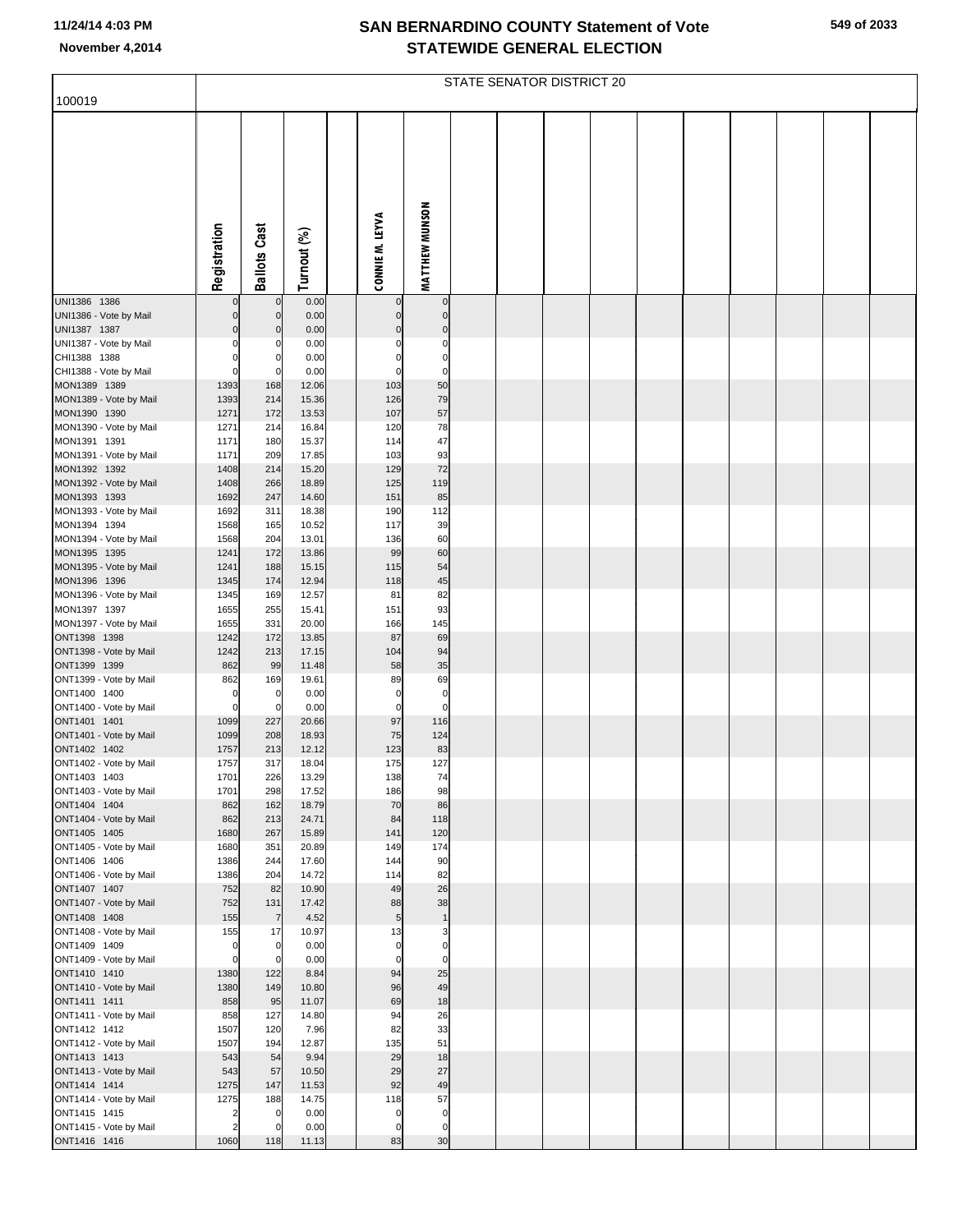|                                        | STATE SENATOR DISTRICT 20 |                       |                |                 |                      |                       |             |  |  |  |  |                                                      |  |           |  |
|----------------------------------------|---------------------------|-----------------------|----------------|-----------------|----------------------|-----------------------|-------------|--|--|--|--|------------------------------------------------------|--|-----------|--|
| 100019                                 |                           |                       |                |                 |                      |                       |             |  |  |  |  |                                                      |  |           |  |
|                                        |                           |                       |                |                 |                      |                       |             |  |  |  |  |                                                      |  |           |  |
|                                        |                           |                       |                |                 |                      |                       |             |  |  |  |  |                                                      |  |           |  |
|                                        | Registration              | <b>Ballots Cast</b>   | Turnout (%)    | CONNIE M. LEYVA |                      | <b>MATTHEW MUNSON</b> |             |  |  |  |  |                                                      |  |           |  |
| ONT1416 - Vote by Mail                 | 1060                      | 149                   | 14.06          |                 | 93                   | 44                    |             |  |  |  |  |                                                      |  |           |  |
| ONT1417 1417                           | 11                        |                       | 9.09           |                 |                      |                       | *********** |  |  |  |  | Insufficient Turnout to Protect Voter Privacy        |  | ********* |  |
| ONT1417 - Vote by Mail<br>ONT1418 1418 | 11<br>1221                | $\overline{2}$<br>108 | 18.18<br>8.85  |                 | 73                   | 28                    | *********** |  |  |  |  | <b>Insufficient Turnout to Protect Voter Privacy</b> |  | ********* |  |
| ONT1418 - Vote by Mail                 | 1221                      | 211                   | 17.28          |                 | 121                  | 75                    |             |  |  |  |  |                                                      |  |           |  |
| ONT1419 1419                           | 668                       | 90                    | 13.47          |                 | 56                   | 26                    |             |  |  |  |  |                                                      |  |           |  |
| ONT1419 - Vote by Mail<br>ONT1420 1420 | 668<br>1142               | 122<br>112            | 18.26<br>9.81  |                 | 63<br>76             | 53<br>27              |             |  |  |  |  |                                                      |  |           |  |
| ONT1420 - Vote by Mail                 | 1142                      | 206                   | 18.04          |                 | 120                  | 76                    |             |  |  |  |  |                                                      |  |           |  |
| ONT1421 1421                           | 1217                      | 153                   | 12.57          |                 | 98                   | 44                    |             |  |  |  |  |                                                      |  |           |  |
| ONT1421 - Vote by Mail                 | 1217                      | 157                   | 12.90          |                 | 91                   | 61                    |             |  |  |  |  |                                                      |  |           |  |
| ONT1422 1422<br>ONT1422 - Vote by Mail | 1367<br>1367              | 205<br>314            | 15.00<br>22.97 |                 | 106<br>127           | 86<br>176             |             |  |  |  |  |                                                      |  |           |  |
| ONT1423 1423                           | 9                         | $\mathbf 0$           | 0.00           |                 | $\pmb{0}$            | $\overline{0}$        |             |  |  |  |  |                                                      |  |           |  |
| ONT1423 - Vote by Mail                 | $\boldsymbol{9}$          | $\overline{4}$        | 44.44          |                 |                      | $***$                 | ********    |  |  |  |  | <b>Insufficient Turnout to Protect Voter Privacy</b> |  | ********* |  |
| ONT1424 1424                           | 767                       | 92<br>240             | 11.99          |                 | 39                   | 47<br>167             |             |  |  |  |  |                                                      |  |           |  |
| ONT1424 - Vote by Mail<br>ONT1425 1425 | 767<br>158                | 9                     | 31.29<br>5.70  |                 | 68<br>$\overline{7}$ | $\mathbf{1}$          |             |  |  |  |  |                                                      |  |           |  |
| ONT1425 - Vote by Mail                 | 158                       | 20                    | 12.66          |                 | 14                   | 5                     |             |  |  |  |  |                                                      |  |           |  |
| ONT1426 1426                           | 981                       | 98                    | 9.99           |                 | 46                   | 48                    |             |  |  |  |  |                                                      |  |           |  |
| ONT1426 - Vote by Mail<br>ONT1427 1427 | 981<br>677                | 207<br>60             | 21.10<br>8.86  |                 | 112<br>32            | 89<br>25              |             |  |  |  |  |                                                      |  |           |  |
| ONT1427 - Vote by Mail                 | 677                       | 89                    | 13.15          |                 | 40                   | 45                    |             |  |  |  |  |                                                      |  |           |  |
| ONT1428 1428                           | 1353                      | 162                   | 11.97          |                 | 118                  | 37                    |             |  |  |  |  |                                                      |  |           |  |
| ONT1428 - Vote by Mail                 | 1353                      | 168                   | 12.42          |                 | 123                  | 38                    |             |  |  |  |  |                                                      |  |           |  |
| ONT1429 1429<br>ONT1429 - Vote by Mail | 1418<br>1418              | 152<br>207            | 10.72<br>14.60 |                 | 92<br>125            | 49<br>75              |             |  |  |  |  |                                                      |  |           |  |
| ONT1430 1430                           | 1501                      | 195                   | 12.99          |                 | 118                  | 70                    |             |  |  |  |  |                                                      |  |           |  |
| ONT1430 - Vote by Mail                 | 1501                      | 270                   | 17.99          |                 | 142                  | 119                   |             |  |  |  |  |                                                      |  |           |  |
| ONT1431 1431<br>ONT1431 - Vote by Mail | 1353<br>1353              | 196<br>197            | 14.49<br>14.56 |                 | 122<br>125           | 60<br>65              |             |  |  |  |  |                                                      |  |           |  |
| ONT1432 1432                           | 1552                      | 122                   | 7.86           |                 | 94                   | 20                    |             |  |  |  |  |                                                      |  |           |  |
| ONT1432 - Vote by Mail                 | 1552                      | 168                   | 10.82          |                 | 136                  | 25                    |             |  |  |  |  |                                                      |  |           |  |
| ONT1433 1433<br>ONT1433 - Vote by Mail | 1472<br>1472              | 149<br>231            | 10.12<br>15.69 |                 | 106<br>132           | 36<br>86              |             |  |  |  |  |                                                      |  |           |  |
| ONT1434 1434                           | 1697                      | 203                   | 11.96          |                 | 107                  | 82                    |             |  |  |  |  |                                                      |  |           |  |
| ONT1434 - Vote by Mail                 | 1697                      | 344                   | 20.27          |                 | 177                  | 146                   |             |  |  |  |  |                                                      |  |           |  |
| ONT1435 1435                           | 1185                      | 162                   | 13.67          |                 | 100                  | 54                    |             |  |  |  |  |                                                      |  |           |  |
| ONT1435 - Vote by Mail<br>ONT1436 1436 | 1185<br>1000              | 191<br>89             | 16.12<br>8.90  |                 | 108<br>42            | 73<br>44              |             |  |  |  |  |                                                      |  |           |  |
| ONT1436 - Vote by Mail                 | 1000                      | 130                   | 13.00          |                 | 76                   | 49                    |             |  |  |  |  |                                                      |  |           |  |
| ONT1437 1437                           | 97                        | 11                    | 11.34          |                 | 6                    | 5                     |             |  |  |  |  |                                                      |  |           |  |
| ONT1437 - Vote by Mail<br>ONT1438 1438 | 97<br>35                  | 16<br>3               | 16.49<br>8.57  |                 | 11                   | $\overline{4}$        | *********** |  |  |  |  |                                                      |  | ********* |  |
| ONT1438 - Vote by Mail                 | 35                        | $\overline{7}$        | 20.00          |                 | $\mathbf{1}$         | 6                     |             |  |  |  |  | Insufficient Turnout to Protect Voter Privacy        |  |           |  |
| ONT1439 1439                           | 1532                      | 228                   | 14.88          |                 | 126                  | 96                    |             |  |  |  |  |                                                      |  |           |  |
| ONT1439 - Vote by Mail                 | 1532                      | 284                   | 18.54          |                 | 129                  | 138                   |             |  |  |  |  |                                                      |  |           |  |
| ONT1440 1440<br>ONT1440 - Vote by Mail | 1728<br>1728              | 223<br>321            | 12.91<br>18.58 |                 | 128<br>151           | 83<br>150             |             |  |  |  |  |                                                      |  |           |  |
| ONT1441 1441                           | 1323                      | 186                   | 14.06          |                 | 101                  | 81                    |             |  |  |  |  |                                                      |  |           |  |
| ONT1441 - Vote by Mail                 | 1323                      | 187                   | 14.13          |                 | 98                   | 82                    |             |  |  |  |  |                                                      |  |           |  |
| ONT1442 1442                           | 1479<br>1479              | 207<br>283            | 14.00          |                 | 107                  | 81                    |             |  |  |  |  |                                                      |  |           |  |
| ONT1442 - Vote by Mail<br>ONT1443 1443 | 1689                      | 220                   | 19.13<br>13.03 |                 | 119<br>119           | 143<br>87             |             |  |  |  |  |                                                      |  |           |  |
| ONT1443 - Vote by Mail                 | 1689                      | 295                   | 17.47          |                 | 140                  | 135                   |             |  |  |  |  |                                                      |  |           |  |
| ONT1444 1444                           | 1468                      | 212                   | 14.44          |                 | 110                  | 87                    |             |  |  |  |  |                                                      |  |           |  |
| ONT1444 - Vote by Mail<br>ONT1445 1445 | 1468<br>0                 | 241                   | 16.42<br>0.00  |                 | 118<br>C             | 118<br>$\mathbf 0$    |             |  |  |  |  |                                                      |  |           |  |
| ONT1445 - Vote by Mail                 | $\mathbf 0$               |                       | 0.00           |                 | $\pmb{0}$            | $\mathbf 0$           |             |  |  |  |  |                                                      |  |           |  |
| ONT1446 1446                           |                           |                       | 100.00         |                 |                      | ***                   | ********    |  |  |  |  | <b>Insufficient Turnout to Protect Voter Privacy</b> |  | ********* |  |
| ONT1446 - Vote by Mail                 |                           |                       | 0.00           |                 | $\overline{0}$       | $\overline{0}$        |             |  |  |  |  |                                                      |  |           |  |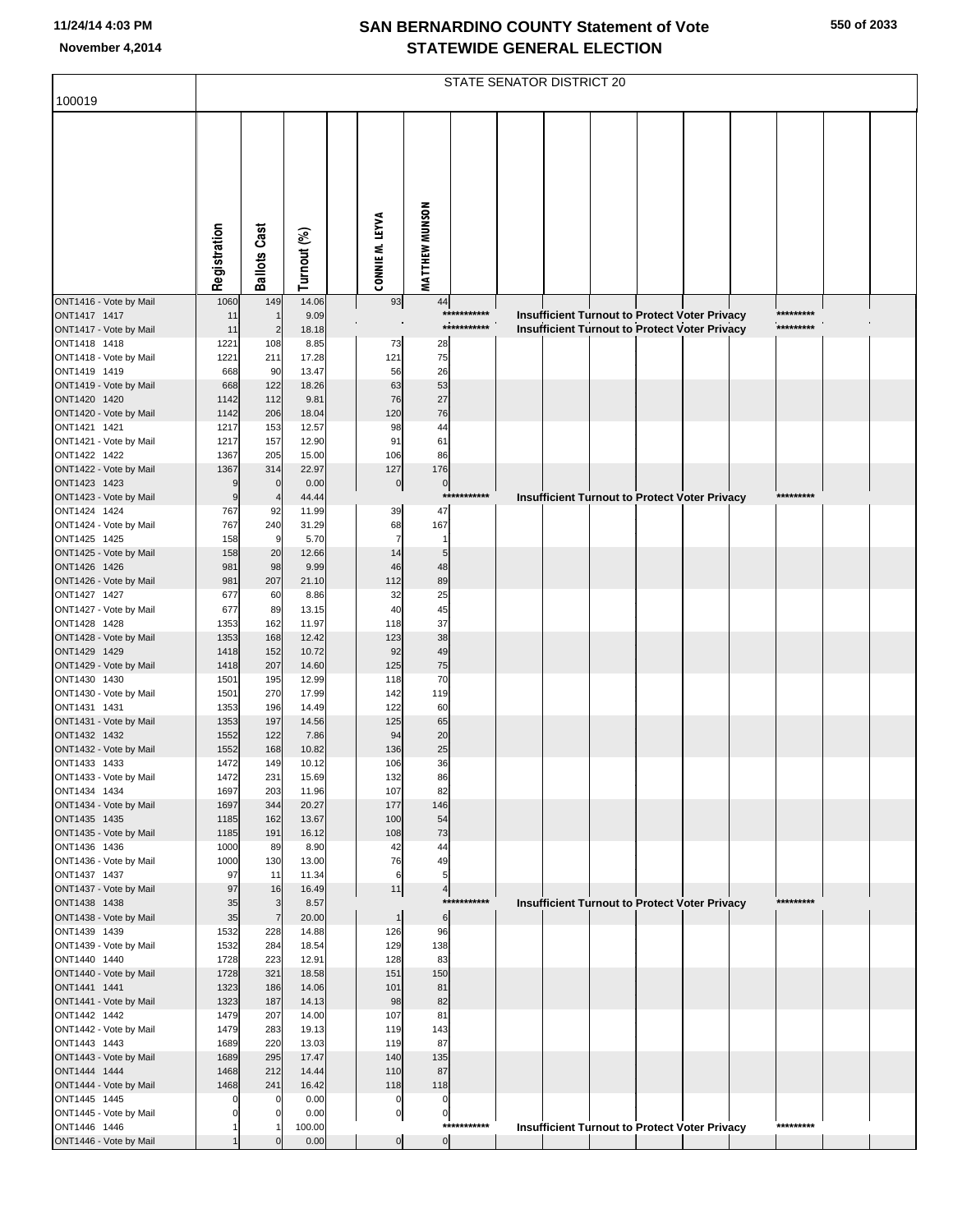| 100019                                 | STATE SENATOR DISTRICT 20 |                         |                |  |                         |                            |         |  |  |  |  |                                                      |           |  |
|----------------------------------------|---------------------------|-------------------------|----------------|--|-------------------------|----------------------------|---------|--|--|--|--|------------------------------------------------------|-----------|--|
|                                        | Registration              | <b>Ballots Cast</b>     | Turnout (%)    |  | CONNIE M. LEYVA         | <b>MATTHEW MUNSON</b>      |         |  |  |  |  |                                                      |           |  |
| ONT1447 1447<br>ONT1447 - Vote by Mail | $\Omega$                  | $\Omega$<br>$\mathbf 0$ | 0.00<br>0.00   |  | $\Omega$<br>$\Omega$    | $\mathbf 0$<br>$\mathbf 0$ |         |  |  |  |  |                                                      |           |  |
| ONT1448 1448                           |                           | $\mathbf 0$             | 0.00           |  |                         | $\Omega$                   |         |  |  |  |  |                                                      |           |  |
| ONT1448 - Vote by Mail<br>ONT1449 1449 |                           | 0                       | 0.00<br>0.00   |  |                         | O                          |         |  |  |  |  |                                                      |           |  |
| ONT1449 - Vote by Mail                 |                           | n                       | 0.00           |  | C                       | $\sqrt{ }$                 |         |  |  |  |  |                                                      |           |  |
| ONT1450 1450                           |                           | $\Omega$                | 0.00           |  | $\Omega$                | $\Omega$                   |         |  |  |  |  |                                                      |           |  |
| ONT1450 - Vote by Mail                 |                           | n                       | 0.00           |  | $\Omega$                | $\Omega$                   |         |  |  |  |  |                                                      |           |  |
| ONT1451 1451<br>ONT1451 - Vote by Mail |                           | $\Omega$                | 0.00<br>50.00  |  | $\pmb{0}$               | $\pmb{0}$<br>***           | ******* |  |  |  |  | Insufficient Turnout to Protect Voter Privacy        | ********* |  |
| ONT1452 1452                           | 1452                      | 139                     | 9.57           |  | 91                      | 35                         |         |  |  |  |  |                                                      |           |  |
| ONT1452 - Vote by Mail                 | 1452                      | 192                     | 13.22          |  | 116                     | 64                         |         |  |  |  |  |                                                      |           |  |
| ONT1453 1453<br>ONT1453 - Vote by Mail | 40<br>40                  | 5<br>3                  | 12.50<br>7.50  |  | $\overline{\mathbf{r}}$ | $\mathbf{1}$<br>***        | ******* |  |  |  |  | <b>Insufficient Turnout to Protect Voter Privacy</b> | ********* |  |
| ONT1570 1570                           | 631                       | 55                      | 8.72           |  | 35                      | 16                         |         |  |  |  |  |                                                      |           |  |
| ONT1570 - Vote by Mail                 | 631                       | 62                      | 9.83           |  | 38                      | 21                         |         |  |  |  |  |                                                      |           |  |
| ONT1571 1571                           | 1176                      | 194                     | 16.50          |  | 99                      | 89                         |         |  |  |  |  |                                                      |           |  |
| ONT1571 - Vote by Mail<br>ONT1572 1572 | 1176<br>663               | 248<br>70               | 21.09<br>10.56 |  | 129<br>50               | 104<br>14                  |         |  |  |  |  |                                                      |           |  |
| ONT1572 - Vote by Mail                 | 663                       | 89                      | 13.42          |  | 52                      | 30                         |         |  |  |  |  |                                                      |           |  |
| ONT1576 1576                           | 178                       | 13                      | 7.30           |  | $\,6$                   | 5                          |         |  |  |  |  |                                                      |           |  |
| ONT1576 - Vote by Mail                 | 178                       | 25                      | 14.04          |  | 19                      | 5                          |         |  |  |  |  |                                                      |           |  |
| ONT1577 1577<br>ONT1577 - Vote by Mail | 268<br>268                | 24<br>38                | 8.96<br>14.18  |  | 13<br>17                | 11<br>20                   |         |  |  |  |  |                                                      |           |  |
| RAN1454 1454                           |                           | $\mathbf 0$             | 0.00           |  | $\mathbf{0}$            | $\Omega$                   |         |  |  |  |  |                                                      |           |  |
| RAN1454 - Vote by Mail                 |                           | $\Omega$                | 0.00           |  | $\Omega$                | $\Omega$                   |         |  |  |  |  |                                                      |           |  |
| RAN1455 1455                           |                           | $\Omega$                | 0.00           |  | $\Omega$                | $\Omega$                   |         |  |  |  |  |                                                      |           |  |
| RAN1455 - Vote by Mail<br>RAN1456 1456 |                           | $\Omega$                | 0.00<br>0.00   |  |                         | C<br>$\Omega$              |         |  |  |  |  |                                                      |           |  |
| RAN1456 - Vote by Mail                 | $\Omega$                  | $\Omega$                | 0.00           |  | $\Omega$                | $\Omega$                   |         |  |  |  |  |                                                      |           |  |
| UNI1457 1457                           | 1063                      | 114                     | 10.72          |  | 82                      | 23                         |         |  |  |  |  |                                                      |           |  |
| UNI1457 - Vote by Mail                 | 1063                      | 116                     | 10.91          |  | 74                      | 39                         |         |  |  |  |  |                                                      |           |  |
| UNI1458 1458<br>UNI1458 - Vote by Mail | 427<br>427                | 57<br>64                | 13.35<br>14.99 |  | 32<br>36                | 22<br>23                   |         |  |  |  |  |                                                      |           |  |
| UNI1459 1459                           | 478                       | 54                      | 11.30          |  | 29                      | 24                         |         |  |  |  |  |                                                      |           |  |
| UNI1459 - Vote by Mail                 | 478                       | 70                      | 14.64          |  | 38                      | 32                         |         |  |  |  |  |                                                      |           |  |
| UPL1460 1460                           | $\Omega$                  | $\Omega$<br>$\Omega$    | 0.00<br>0.00   |  | $\Omega$                | $\Omega$<br>$\Omega$       |         |  |  |  |  |                                                      |           |  |
| UPL1460 - Vote by Mail<br>CHH1461 1461 |                           | $\mathbf 0$             | 0.00           |  | 0                       | $\mathbf 0$                |         |  |  |  |  |                                                      |           |  |
| CHH1461 - Vote by Mail                 |                           |                         | 0.00           |  |                         | $\Omega$                   |         |  |  |  |  |                                                      |           |  |
| CHH1462 1462                           |                           | 0                       | 0.00           |  |                         | 0                          |         |  |  |  |  |                                                      |           |  |
| CHH1462 - Vote by Mail<br>CHH1463 1463 |                           | $\Omega$                | 0.00<br>0.00   |  |                         | C<br>$\Omega$              |         |  |  |  |  |                                                      |           |  |
| CHH1463 - Vote by Mail                 |                           | $\Omega$                | 0.00           |  | C                       | $\Omega$                   |         |  |  |  |  |                                                      |           |  |
| CHH1464 1464                           |                           | $\Omega$                | 0.00           |  | C                       | $\mathbf 0$                |         |  |  |  |  |                                                      |           |  |
| CHH1464 - Vote by Mail                 | $\Omega$                  | n                       | 0.00           |  | 0                       | $\mathbf 0$                |         |  |  |  |  |                                                      |           |  |
| CHI1465 1465<br>CHI1465 - Vote by Mail | 210<br>210                | 41<br>50                | 19.52<br>23.81 |  | 13<br>20                | 28<br>28                   |         |  |  |  |  |                                                      |           |  |
| CHI1466 1466                           | 65                        | 16                      | 24.62          |  | 3                       | 13                         |         |  |  |  |  |                                                      |           |  |
| CHI1466 - Vote by Mail                 | 65                        | 16                      | 24.62          |  |                         | 12                         |         |  |  |  |  |                                                      |           |  |
| CHI1467 1467                           | 246                       | 40                      | 16.26          |  | 10                      | 29                         |         |  |  |  |  |                                                      |           |  |
| CHI1467 - Vote by Mail<br>CHI1468 1468 | 246<br>476                | 37<br>51                | 15.04<br>10.71 |  | 14<br>22                | 17<br>28                   |         |  |  |  |  |                                                      |           |  |
| CHI1468 - Vote by Mail                 | 476                       | 108                     | 22.69          |  | 43                      | 58                         |         |  |  |  |  |                                                      |           |  |
| CHI1469 1469                           | 159                       | 21                      | 13.21          |  | 8                       | 12                         |         |  |  |  |  |                                                      |           |  |
| CHI1469 - Vote by Mail                 | 159                       | 30                      | 18.87          |  | 16                      | 13                         |         |  |  |  |  |                                                      |           |  |
| CHI1470 1470<br>CHI1470 - Vote by Mail | 301<br>301                | 34<br>63                | 11.30<br>20.93 |  | 13<br>35                | 21<br>24                   |         |  |  |  |  |                                                      |           |  |
| CHI1471 1471                           | 1498                      | 209                     | 13.95          |  | 106                     | 94                         |         |  |  |  |  |                                                      |           |  |
| CHI1471 - Vote by Mail                 | 1498                      | 298                     | 19.89          |  | 144                     | 139                        |         |  |  |  |  |                                                      |           |  |
| CHI1472 1472                           | 1603                      | 269                     | 16.78          |  | 132                     | 114                        |         |  |  |  |  |                                                      |           |  |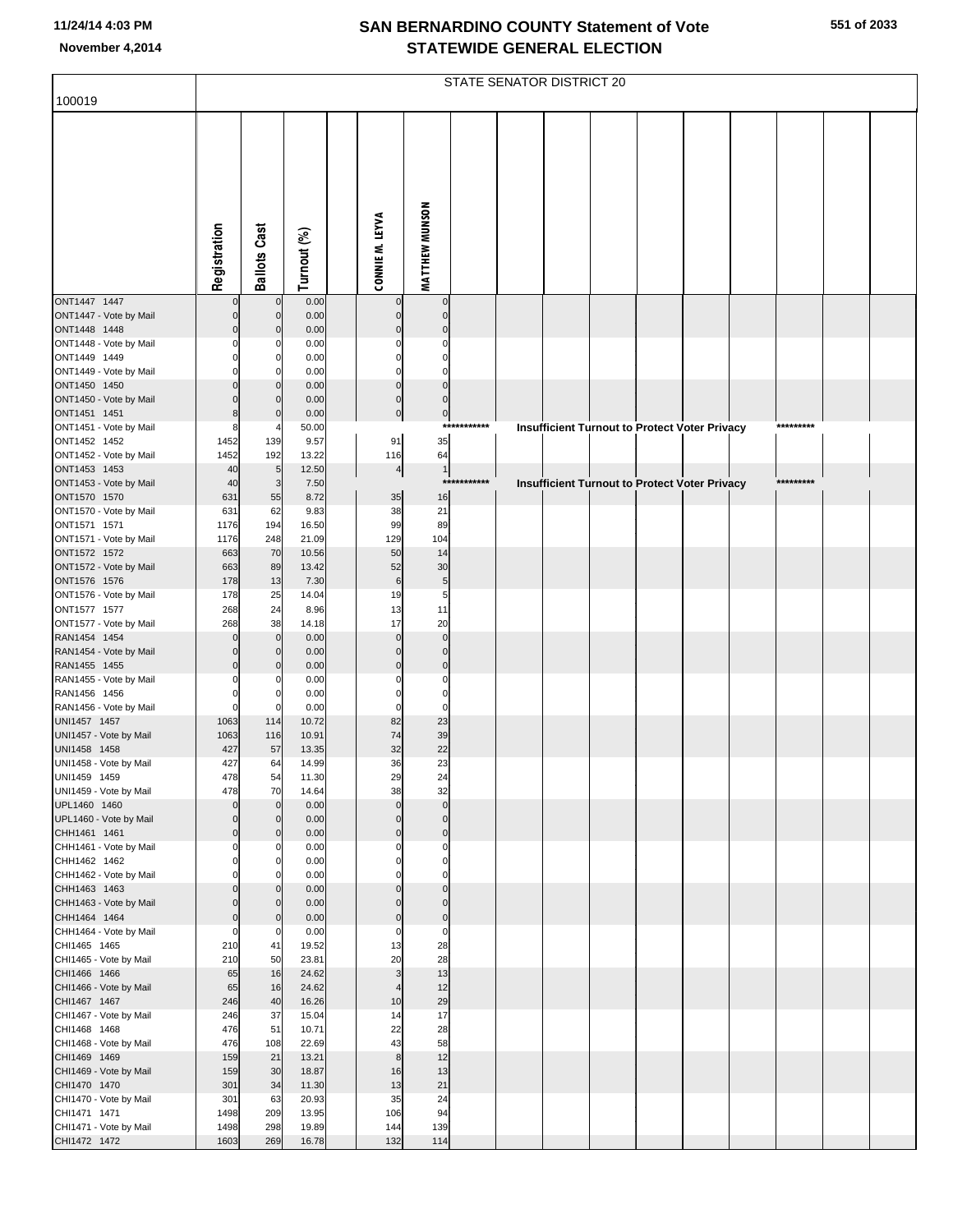|                                        | STATE SENATOR DISTRICT 20 |                            |                |  |                              |                            |             |  |  |  |                                                      |  |  |           |  |
|----------------------------------------|---------------------------|----------------------------|----------------|--|------------------------------|----------------------------|-------------|--|--|--|------------------------------------------------------|--|--|-----------|--|
| 100019                                 |                           |                            |                |  |                              |                            |             |  |  |  |                                                      |  |  |           |  |
|                                        | Registration              | <b>Ballots Cast</b>        | Turnout (%)    |  | CONNIE M. LEYVA              | <b>MATTHEW MUNSON</b>      |             |  |  |  |                                                      |  |  |           |  |
| CHI1472 - Vote by Mail                 | 1603                      | 344                        | 21.46          |  | 124                          | 199                        |             |  |  |  |                                                      |  |  |           |  |
| CHI1473 1473                           | 1453                      | 168                        | 11.56          |  | 85                           | 76                         |             |  |  |  |                                                      |  |  |           |  |
| CHI1473 - Vote by Mail                 | 1453                      | 257                        | 17.69          |  | 127                          | 120                        |             |  |  |  |                                                      |  |  |           |  |
| CHI1474 1474<br>CHI1474 - Vote by Mail | 1353<br>1353              | 212<br>235                 | 15.67<br>17.37 |  | 82<br>80                     | 121<br>144                 |             |  |  |  |                                                      |  |  |           |  |
| CHI1475 1475                           | $\Omega$                  | $\mathbf 0$                | 0.00           |  | $\mathbf 0$                  | $\mathbf 0$                |             |  |  |  |                                                      |  |  |           |  |
| CHI1475 - Vote by Mail                 | $\mathbf 0$               | $\overline{0}$             | 0.00           |  | $\mathbf{0}$                 | $\overline{0}$             |             |  |  |  |                                                      |  |  |           |  |
| CHI1476 1476                           | 1200                      | 185                        | 15.42          |  | 63                           | 113                        |             |  |  |  |                                                      |  |  |           |  |
| CHI1476 - Vote by Mail                 | 1200                      | 234                        | 19.50          |  | 82                           | 139                        | *********** |  |  |  |                                                      |  |  | ********* |  |
| CHI1477 1477<br>CHI1477 - Vote by Mail | C<br>$\mathcal{C}$        | $\overline{0}$             | 0.00<br>0.00   |  | 0                            | $\mathbf 0$                |             |  |  |  | Insufficient Turnout to Protect Voter Privacy        |  |  |           |  |
| CHI1478 1478                           | 1001                      | 192                        | 19.18          |  | 75                           | 109                        |             |  |  |  |                                                      |  |  |           |  |
| CHI1478 - Vote by Mail                 | 1001                      | 215                        | 21.48          |  | 79                           | 124                        |             |  |  |  |                                                      |  |  |           |  |
| CHI1479 1479                           | 1550                      | 243                        | 15.68          |  | 111                          | 118                        |             |  |  |  |                                                      |  |  |           |  |
| CHI1479 - Vote by Mail                 | 1550                      | 378                        | 24.39          |  | 156                          | 205                        |             |  |  |  |                                                      |  |  |           |  |
| CHI1480 1480<br>CHI1480 - Vote by Mail | 2072<br>2072              | 290<br>386                 | 14.00<br>18.63 |  | 129<br>177                   | 147<br>186                 |             |  |  |  |                                                      |  |  |           |  |
| CHI1481 1481                           |                           | $\mathbf 0$                | 0.00           |  | $\mathcal{C}$                | $\Omega$                   |             |  |  |  |                                                      |  |  |           |  |
| CHI1481 - Vote by Mail                 |                           | $\mathbf 0$                | 0.00           |  | C                            | $\Omega$                   |             |  |  |  |                                                      |  |  |           |  |
| CHI1482 1482                           |                           | $\overline{0}$             | 0.00           |  | $\sqrt{ }$                   | $\Omega$                   |             |  |  |  |                                                      |  |  |           |  |
| CHI1482 - Vote by Mail                 | $\Omega$                  | $\overline{0}$             | 0.00           |  | $\mathbf 0$                  | $\mathbf{0}$               |             |  |  |  |                                                      |  |  |           |  |
| CHI1483 1483<br>CHI1483 - Vote by Mail | $\epsilon$                | $\mathbf 0$<br>$\mathbf 0$ | 0.00<br>0.00   |  | $\Omega$<br>$\mathbf 0$      | $\Omega$<br>$\mathbf 0$    |             |  |  |  |                                                      |  |  |           |  |
| CHI1484 1484                           | 37                        |                            | 10.81          |  |                              |                            | *********** |  |  |  | <b>Insufficient Turnout to Protect Voter Privacy</b> |  |  | ********* |  |
| CHI1484 - Vote by Mail                 | 37                        | 13                         | 35.14          |  | 4                            | 9                          |             |  |  |  |                                                      |  |  |           |  |
| CHI1485 1485                           | 553                       | 76                         | 13.74          |  | 27                           | 40                         |             |  |  |  |                                                      |  |  |           |  |
| CHI1485 - Vote by Mail                 | 553                       | 97                         | 17.54          |  | 57                           | 37                         |             |  |  |  |                                                      |  |  |           |  |
| CHI1486 1486<br>CHI1486 - Vote by Mail | 14<br>14                  | 0<br>$\overline{0}$        | 0.00<br>0.00   |  | $\mathbf 0$<br>$\mathcal{C}$ | $\mathbf 0$<br>$\mathbf 0$ |             |  |  |  |                                                      |  |  |           |  |
| CHI1487 1487                           | 1072                      | 194                        | 18.10          |  | 106                          | 81                         |             |  |  |  |                                                      |  |  |           |  |
| CHI1487 - Vote by Mail                 | 1072                      | 199                        | 18.56          |  | 68                           | 116                        |             |  |  |  |                                                      |  |  |           |  |
| CHI1488 1488                           | 1323                      | 205                        | 15.50          |  | 100                          | 93                         |             |  |  |  |                                                      |  |  |           |  |
| CHI1488 - Vote by Mail<br>CHI1489 1489 | 1323<br>383               | 282<br>60                  | 21.32<br>15.67 |  | 129<br>28                    | 138<br>29                  |             |  |  |  |                                                      |  |  |           |  |
| CHI1489 - Vote by Mail                 | 383                       | 115                        | 30.03          |  | 44                           | 66                         |             |  |  |  |                                                      |  |  |           |  |
| CHI1490 1490                           | 1177                      | 168                        | 14.27          |  | 95                           | 63                         |             |  |  |  |                                                      |  |  |           |  |
| CHI1490 - Vote by Mail                 | 1177                      | 219                        | 18.61          |  | 95                           | 117                        |             |  |  |  |                                                      |  |  |           |  |
| CHI1491 1491                           | 1140                      | 142                        | 12.46          |  | 61                           | 74                         |             |  |  |  |                                                      |  |  |           |  |
| CHI1491 - Vote by Mail<br>CHI1492 1492 | 1140<br>1313              | 156<br>200                 | 13.68<br>15.23 |  | 82<br>106                    | 71<br>84                   |             |  |  |  |                                                      |  |  |           |  |
| CHI1492 - Vote by Mail                 | 1313                      | 298                        | 22.70          |  | 127                          | 162                        |             |  |  |  |                                                      |  |  |           |  |
| CHI1493 1493                           | 1533                      | 194                        | 12.65          |  | 131                          | 45                         |             |  |  |  |                                                      |  |  |           |  |
| CHI1493 - Vote by Mail                 | 1533                      | 229                        | 14.94          |  | 165                          | 54                         |             |  |  |  |                                                      |  |  |           |  |
| CHI1494 1494<br>CHI1494 - Vote by Mail | 1458<br>1458              | 195<br>213                 | 13.37<br>14.61 |  | 96<br>122                    | 88<br>88                   |             |  |  |  |                                                      |  |  |           |  |
| CHI1495 1495                           | 130                       | 23                         | 17.69          |  | 8                            | 13                         |             |  |  |  |                                                      |  |  |           |  |
| CHI1495 - Vote by Mail                 | 130                       | 19                         | 14.62          |  | 15                           | $\overline{2}$             |             |  |  |  |                                                      |  |  |           |  |
| CHI1496 1496                           | 1414                      | 237                        | 16.76          |  | 111                          | 110                        |             |  |  |  |                                                      |  |  |           |  |
| CHI1496 - Vote by Mail                 | 1414                      | 279                        | 19.73          |  | 131                          | 132                        |             |  |  |  |                                                      |  |  |           |  |
| CHI1497 1497<br>CHI1497 - Vote by Mail | 1377<br>1377              | 186<br>308                 | 13.51<br>22.37 |  | 98<br>133                    | 82<br>158                  |             |  |  |  |                                                      |  |  |           |  |
| CHI1498 1498                           | 1520                      | 196                        | 12.89          |  | 88                           | 101                        |             |  |  |  |                                                      |  |  |           |  |
| CHI1498 - Vote by Mail                 | 1520                      | 325                        | 21.38          |  | 125                          | 183                        |             |  |  |  |                                                      |  |  |           |  |
| CHI1499 1499                           | 1416                      | 208                        | 14.69          |  | 78                           | 118                        |             |  |  |  |                                                      |  |  |           |  |
| CHI1499 - Vote by Mail                 | 1416                      | 308                        | 21.75          |  | 116                          | 177                        |             |  |  |  |                                                      |  |  |           |  |
| CHI1500 1500                           | 1269<br>1269              | 216<br>268                 | 17.02<br>21.12 |  | 84<br>140                    | 119<br>116                 |             |  |  |  |                                                      |  |  |           |  |
| CHI1500 - Vote by Mail<br>CHI1501 1501 | 1308                      | 226                        | 17.28          |  | 95                           | 116                        |             |  |  |  |                                                      |  |  |           |  |
| CHI1501 - Vote by Mail                 | 1308                      | 246                        | 18.81          |  | 110                          | 126                        |             |  |  |  |                                                      |  |  |           |  |
| ONT1502 1502                           | 5                         | $\mathbf 0$                | 0.00           |  | $\mathbf 0$                  | $\mathbf 0$                |             |  |  |  |                                                      |  |  |           |  |
| ONT1502 - Vote by Mail                 | 5                         | $\Omega$                   | 0.00           |  | $\Omega$                     | $\pmb{0}$                  |             |  |  |  |                                                      |  |  |           |  |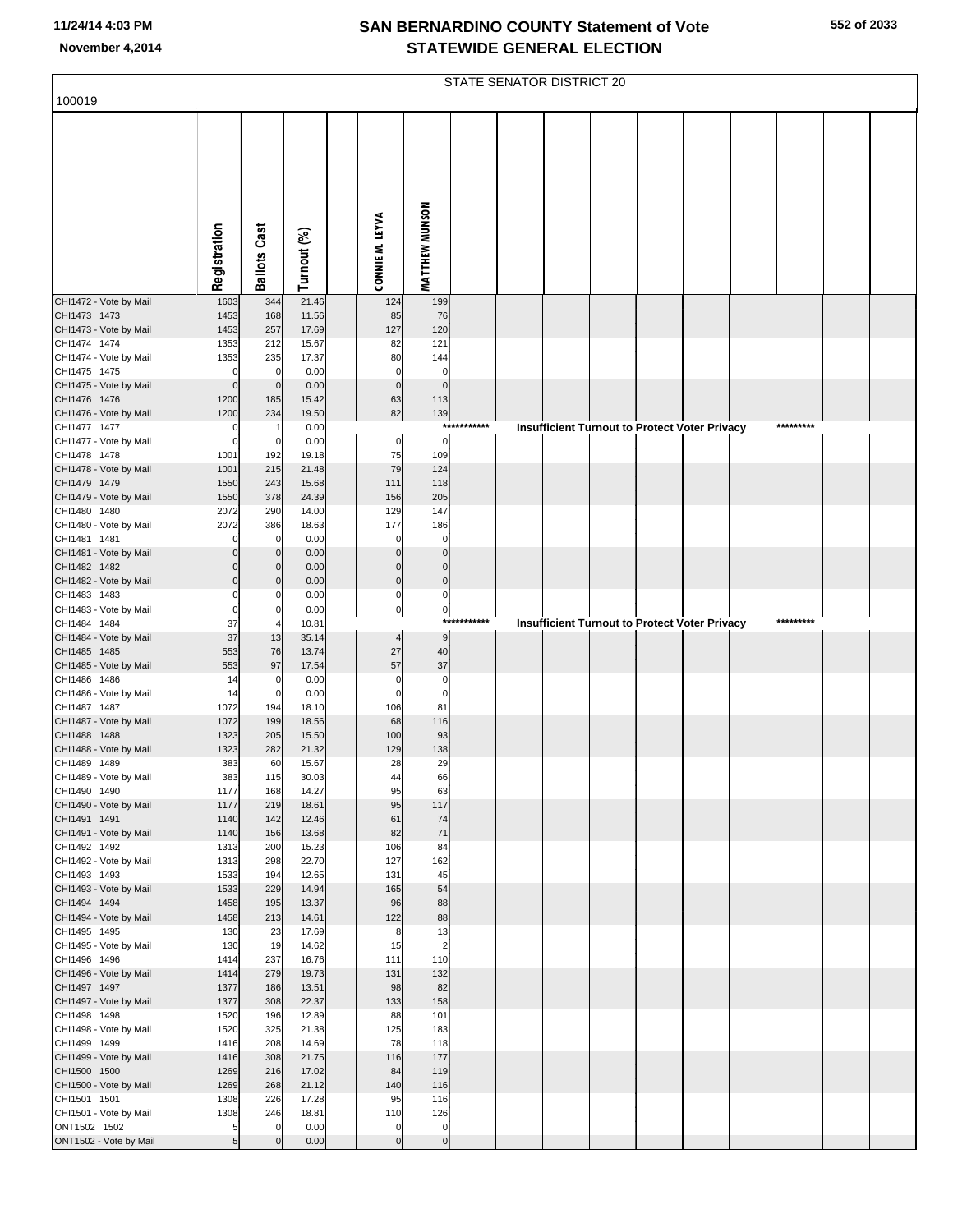| 100019                                 |                         |                                |                |                      |                         |                            | STATE SENATOR DISTRICT 20 |  |                                                                                                              |                        |  |
|----------------------------------------|-------------------------|--------------------------------|----------------|----------------------|-------------------------|----------------------------|---------------------------|--|--------------------------------------------------------------------------------------------------------------|------------------------|--|
|                                        | Registration            | <b>Ballots Cast</b>            | Turnout (%)    | CONNIE M. LEYVA      | <b>MATTHEW MUNSON</b>   |                            |                           |  |                                                                                                              |                        |  |
| ONT1503 1503<br>ONT1503 - Vote by Mail | 112<br>112              | 11<br>35                       | 9.82<br>31.25  | 6<br>15              | 5<br>16                 |                            |                           |  |                                                                                                              |                        |  |
| ONT1504 1504                           | 237                     | 17                             | 7.17           | 11                   | 6                       |                            |                           |  |                                                                                                              |                        |  |
| ONT1504 - Vote by Mail                 | 237                     | 38                             | 16.03          | 24                   | 14                      |                            |                           |  |                                                                                                              |                        |  |
| ONT1505 1505                           | 1669                    | 246                            | 14.74          | 128                  | 111                     |                            |                           |  |                                                                                                              |                        |  |
| ONT1505 - Vote by Mail                 | 1669                    | 329                            | 19.71          | 152                  | 161                     |                            |                           |  |                                                                                                              |                        |  |
| ONT1506 1506<br>ONT1506 - Vote by Mail | 1461<br>1461            | 209<br>305                     | 14.31<br>20.88 | 106<br>152           | 95<br>144               |                            |                           |  |                                                                                                              |                        |  |
| ONT1507 1507                           | 1521                    | 212                            | 13.94          | 112                  | 86                      |                            |                           |  |                                                                                                              |                        |  |
| ONT1507 - Vote by Mail                 | 1521                    | 296                            | 19.46          | 117                  | 166                     |                            |                           |  |                                                                                                              |                        |  |
| ONT1508 1508                           | 1292                    | 187                            | 14.47          | 88                   | 93                      |                            |                           |  |                                                                                                              |                        |  |
| ONT1508 - Vote by Mail                 | 1292                    | 205                            | 15.87          | 103                  | 93                      |                            |                           |  |                                                                                                              |                        |  |
| ONT1509 1509                           | 85                      | 10                             | 11.76          | $\overline{2}$       | 8                       |                            |                           |  |                                                                                                              |                        |  |
| ONT1509 - Vote by Mail<br>UNI1510 1510 | 85<br>1343              | 19<br>196                      | 22.35<br>14.59 | $\overline{2}$<br>69 | 16<br>117               |                            |                           |  |                                                                                                              |                        |  |
| UNI1510 - Vote by Mail                 | 1343                    | 262                            | 19.51          | 84                   | 169                     |                            |                           |  |                                                                                                              |                        |  |
| UNI1511 1511                           | 35                      | $\overline{4}$                 | 11.43          |                      |                         | ***********                |                           |  | <b>Insufficient Turnout to Protect Voter Privacy</b>                                                         | *********              |  |
| UNI1511 - Vote by Mail                 | 35                      | 15                             | 42.86          | 8                    | 4                       |                            |                           |  |                                                                                                              |                        |  |
| UNI1512 1512                           | 8                       | $\overline{2}$                 | 25.00          |                      |                         | ***********                |                           |  | <b>Insufficient Turnout to Protect Voter Privacy</b>                                                         | *********              |  |
| UNI1512 - Vote by Mail<br>UNI1513 1513 | 8<br>10                 | $\Omega$                       | 0.00<br>10.00  | $\overline{0}$       | 0                       | ***********                |                           |  | <b>Insufficient Turnout to Protect Voter Privacy</b>                                                         | *********              |  |
| UNI1513 - Vote by Mail                 | 10                      |                                | 40.00          |                      |                         | ***********                |                           |  | <b>Insufficient Turnout to Protect Voter Privacy</b>                                                         | *********              |  |
| UNI1514 1514                           | 221                     | 45                             | 20.36          | 17                   | 27                      |                            |                           |  |                                                                                                              |                        |  |
| UNI1514 - Vote by Mail                 | 221                     | 43                             | 19.46          | 20                   | 17                      |                            |                           |  |                                                                                                              |                        |  |
| UNI1515 1515                           |                         |                                | 33.33          |                      |                         | ***********                |                           |  | <b>Insufficient Turnout to Protect Voter Privacy</b>                                                         |                        |  |
| UNI1515 - Vote by Mail                 |                         | 2                              | 66.67          |                      |                         | ***********<br>*********** |                           |  | <b>Insufficient Turnout to Protect Voter Privacy</b>                                                         | *********<br>********* |  |
| UNI1516 1516<br>UNI1516 - Vote by Mail |                         | $\overline{2}$                 | 28.57<br>28.57 |                      |                         | ***********                |                           |  | <b>Insufficient Turnout to Protect Voter Privacy</b><br><b>Insufficient Turnout to Protect Voter Privacy</b> | *********              |  |
| UNI1517 1517                           | 879                     | 144                            | 16.38          | 57                   | 79                      |                            |                           |  |                                                                                                              |                        |  |
| UNI1517 - Vote by Mail                 | 879                     | 203                            | 23.09          | 68                   | 121                     |                            |                           |  |                                                                                                              |                        |  |
| UNI1518 1518                           | 65                      | 9                              | 13.85          |                      | 5                       |                            |                           |  |                                                                                                              |                        |  |
| UNI1518 - Vote by Mail<br>UNI1519 1519 | 65                      | 19                             | 29.23          |                      | 14                      |                            |                           |  |                                                                                                              |                        |  |
| UNI1519 - Vote by Mail                 | 5<br>5                  | $\mathbf 0$                    | 0.00<br>40.00  | $\mathbf 0$          | $\mathbf 0$             | ***********                |                           |  | <b>Insufficient Turnout to Protect Voter Privacy</b>                                                         | *********              |  |
| UNI1520 1520                           | 65                      |                                | 7.69           |                      |                         |                            |                           |  |                                                                                                              |                        |  |
| UNI1520 - Vote by Mail                 | 65                      | 21                             | 32.31          | $\overline{2}$       | 19                      |                            |                           |  |                                                                                                              |                        |  |
| UNI1714 1714                           | 11                      | 3                              | 27.27          |                      |                         | ***********                |                           |  | <b>Insufficient Turnout to Protect Voter Privacy</b>                                                         | *********              |  |
| UNI1714 - Vote by Mail                 | 11                      | $\overline{2}$<br>$\mathbf{0}$ | 18.18          |                      | $\mathbf 0$             | ***********                |                           |  | <b>Insufficient Turnout to Protect Voter Privacy</b>                                                         | *********              |  |
| MON1521 1521<br>MON1521 - Vote by Mail | $\mathbf 0$<br>0        | O                              | 0.00<br>0.00   | $\pmb{0}$            | 0                       |                            |                           |  |                                                                                                              |                        |  |
| UPL1522 1522                           | 0                       | 0                              | 0.00           | 0                    | $\mathbf 0$             |                            |                           |  |                                                                                                              |                        |  |
| UPL1522 - Vote by Mail                 |                         | O                              | 0.00           | O                    | $\Omega$                |                            |                           |  |                                                                                                              |                        |  |
| UPL1523 1523                           | $\mathbf 0$             | $\overline{0}$                 | 0.00           | $\mathbf 0$          | $\mathbf 0$             |                            |                           |  |                                                                                                              |                        |  |
| UPL1523 - Vote by Mail                 | $\mathbf 0$<br>$\Omega$ | $\Omega$<br>$\overline{0}$     | 0.00<br>0.00   | $\Omega$<br>$\Omega$ | $\Omega$<br>$\mathbf 0$ |                            |                           |  |                                                                                                              |                        |  |
| UPL1524 1524<br>UPL1524 - Vote by Mail |                         |                                | 0.00           |                      | $\Omega$                |                            |                           |  |                                                                                                              |                        |  |
| UNI1525 1525                           |                         | $\mathbf{0}$                   | 0.00           |                      | $\Omega$                |                            |                           |  |                                                                                                              |                        |  |
| UNI1525 - Vote by Mail                 |                         | O                              | 0.00           |                      | $\Omega$                |                            |                           |  |                                                                                                              |                        |  |
| UNI1526 1526                           | $\mathbf 0$             | $\overline{0}$                 | 0.00           | 0                    | $\mathbf 0$             |                            |                           |  |                                                                                                              |                        |  |
| UNI1526 - Vote by Mail                 | $\mathbf 0$             | $\mathbf 0$                    | 0.00           | $\Omega$             | $\overline{0}$          |                            |                           |  |                                                                                                              |                        |  |
| UNI1527 1527<br>UNI1527 - Vote by Mail | 1498<br>1498            | 137<br>148                     | 9.15<br>9.88   | 100<br>103           | 31<br>32                |                            |                           |  |                                                                                                              |                        |  |
| UNI1528 1528                           | 1304                    | 115                            | 8.82           | 86                   | 24                      |                            |                           |  |                                                                                                              |                        |  |
| UNI1528 - Vote by Mail                 | 1304                    | 110                            | 8.44           | 71                   | 34                      |                            |                           |  |                                                                                                              |                        |  |
| UNI1529 1529                           | 1195                    | 132                            | 11.05          | 80                   | 44                      |                            |                           |  |                                                                                                              |                        |  |
| UNI1529 - Vote by Mail                 | 1195                    | 95                             | 7.95           | 61                   | 29                      |                            |                           |  |                                                                                                              |                        |  |
| UNI1530 1530<br>UNI1530 - Vote by Mail | 1372<br>1372            | 121<br>130                     | 8.82<br>9.48   | 87<br>88             | 26<br>36                |                            |                           |  |                                                                                                              |                        |  |
| UNI1531 1531                           | 1555                    | 134                            | 8.62           | 108                  | 22                      |                            |                           |  |                                                                                                              |                        |  |
| UNI1531 - Vote by Mail                 | 1555                    | 142                            | 9.13           | 99                   | 39                      |                            |                           |  |                                                                                                              |                        |  |
| UNI1532 1532                           | 22                      |                                | 9.09           |                      |                         | ***********                |                           |  | <b>Insufficient Turnout to Protect Voter Privacy</b>                                                         | *********              |  |